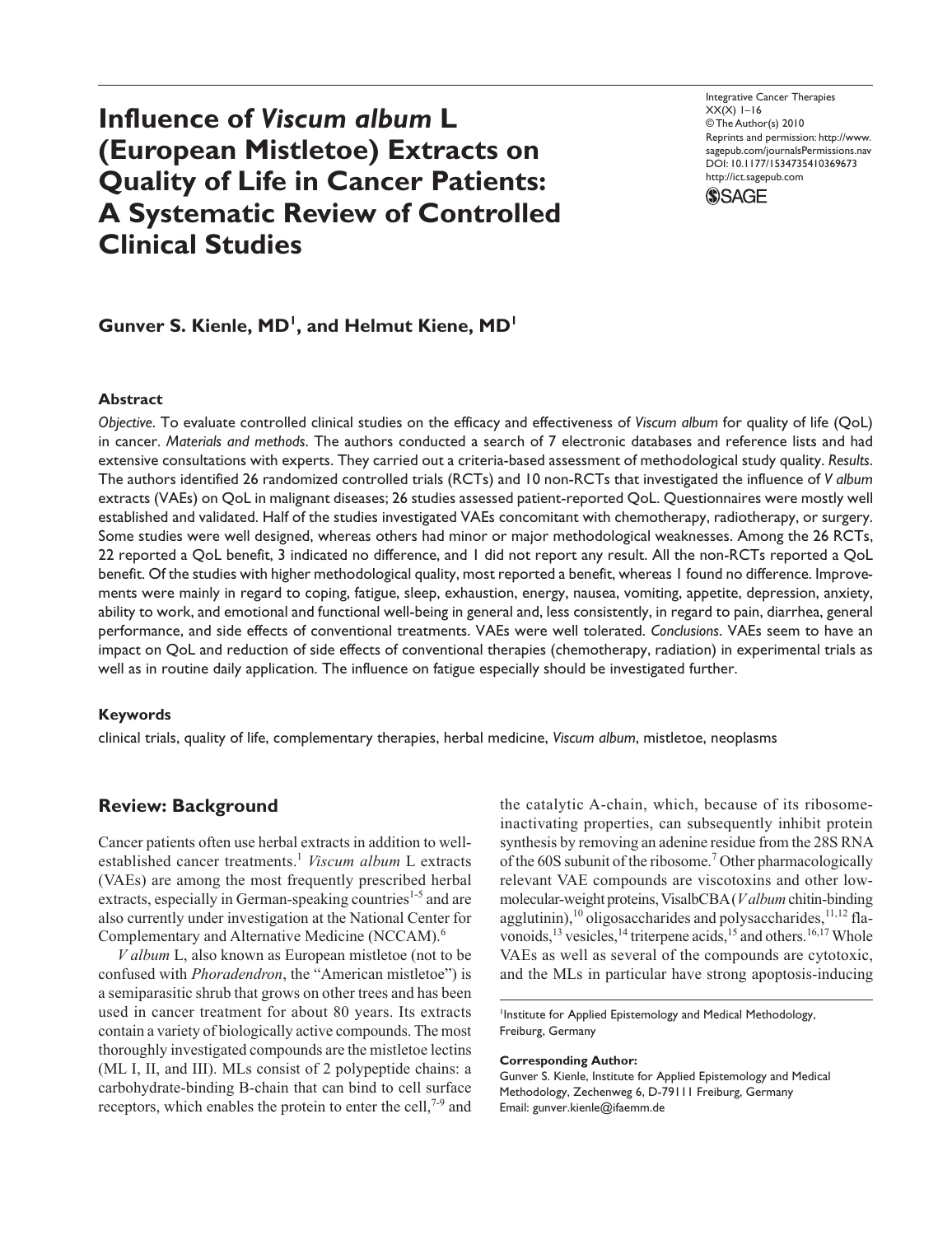effects.18-20 MLs also display cytotoxic effects on multidrugresistant cancer cells (eg, *MDR*+ colon cancer cells<sup>21</sup>) and enhance the cytotoxicity of anticancer drugs.<sup>22,23</sup> In mononuclear cells, VAEs also possess DNA-stabilizing properties. VAE and its compounds stimulate the immune system (in vivo and in vitro activation of monocytes/macrophages, granulocytes, natural killer cells, T-cells, dendritic cells, and induction of a variety of cytokines such as IL-1 [interleukin-1], IL-2, IL-4, IL-5, IL-6, IL-8, IL-10, IL-12, GM-CSF [granulocytemacrophage colony-stimulating factor], TNF- $\alpha$  [tumor necrosis factor  $\alpha$ ], IFN-γ [interferon γ]; for overviews see Kienle and Kiene<sup>16</sup> and Büssing<sup>17</sup>). The cytotoxicity of human natural and lymphokine-activated killer cells, for instance, can be markedly enhanced in vitro by VAE rhamnogalacturonans, which bridge these killer cells with natural-killer-sensitive or -insensitive tumor cells.<sup>24,25</sup> Furthermore, VAEs seem to interfere with tumoral angiogenesis.26,27 Injected into tumorbearing animals, VAEs and several of their compounds (MLs, a 5 kDa protein not specified further, protein complexes isolated by Vester and colleagues, oligosaccharides) display growth-inhibiting and tumor-reducing effects.16,17 Besides cytotoxicity, immune modulation, and DNA stabilization, VAEs can also enhance endorphins in vivo.<sup>16,17</sup>

Mistletoe treatment for cancer was introduced in the context of anthroposophical medicine, a complementary medical method.28 Anthroposophical mistletoe preparations abnobaVISCUM, Helixor, Iscador (labeled as "Iscar" in the United States), Iscucin, and Isorel—are extracts from defined parts of *V album*, that is, fresh leafy shoots and berries. These preparations are available from different host trees such as oak, apple, pine, and others. The harvesting procedure is standardized, and the juices from summer and winter harvests are mixed together. Route of application and dosage vary individually, depending on the patient's reaction and the stage of the disease. Nonanthroposophical VAEs— Cefalektin, Eurixor, and Lektinol—are harvested in winter from poplars; they are dosed according to mistletoe lectin content (ranging from 1 ng/kg up to 15 ng/kg bodyweight) on the premise that mistletoe lectin is the main active ingredient.<sup>17</sup>

Various clinical studies have assessed safety and possible effects on tumor growth, survival, and quality of life (QoL). Regarding antitumor and survival-prolonging effects, conclusions of systematic reviews of these studies were inconsistent, whereas possible benefits regarding QoL for cancer patients were mentioned in reviews that also included recent trials. These reviews, however, present only little detail on QoL; furthermore, they are either confined to certain preparations<sup>29,30</sup> or cancer types<sup>31</sup> or are otherwise incomplete or outdated.32-37

Clinical research on cancer treatment used to concentrate on outcomes like survival and tumor remission. For decades, subjective well-being was regarded as of minor importance, too complex and fuzzy and not tangible enough for straightforward scientific assessment.<sup>38</sup> This attitude has changed considerably. The substantial suffering of cancer patients has been widely realized, and improvement in how patients feel while having the disease became an ethical imperative. Improvement of health-related QoL is today acknowledged as an important therapeutic goal and a wellestablished end point in clinical trials. A multitude of generic or specific instruments have been designed to assess different aspects of subjective well-being and function.<sup>39,40</sup> Still, adequate improvement in QoL in cancer patients and the relief of their multifaceted suffering remains a challenge. All options should therefore be carefully scrutinized for potential benefits.

QoL is a complex concept, covering a variety of areas such as general aspects of well-being; physical, emotional, and social functioning; general condition; disease symptoms; and side effects of treatment. Therefore, a closer, detailed, and differentiating critical analysis of the potential effects of VAE on these QoL aspects is of major clinical importance. For this reason, clinical studies were critically analyzed here to answer the following questions: Do controlled clinical studies provide evidence for the effectiveness of VAE in regard to QoL? If yes, which QoL aspects respond in particular? How far reaching is the clinical significance?

# **Material and Methods**

#### *Search Strategy*

We used a systematic process to search the following databases for clinical trials: AMED, BIOSIS Previews, CAMbase, Cochrane Library (Cochrane Database of Systematic Reviews, Cochrane Controlled Trials Register, The NHS Economic Evaluation Database, Health Technology Assessment Database), Embase, MEDLINE/PreMEDLINE, NLM Gateway, and private databases. This was done from inception of these databases to October 2009 using the terms (MISTLETOE OR VISCUM? OR MISTEL? OR ISCADOR? OR ISCAR OR HELIXOR OR ABNOBA? OR ISCUCIN OR ISOREL OR VISOREL OR ?SOREL OR EURIXOR OR LEKTINOL) AND (STUDY? OR STUDIE? OR TRIAL OR EVALUAT? OR RANDOM? OR INVESTIG? OR COHORT? OR KOHORT?) The reference list from each potentially eligible study, relevant review article, and textbook was checked, and experts in the field and manufacturers of VAE preparations were contacted for additional reports. Potential clinical studies were individually checked for QoL outcomes.

#### *Definition of QoL*

In spite of the importance of QoL for cancer patients, there is no consensus regarding its definition. For this review, we chose a broad, pragmatic definition that covers all aspects of how patients feel and function during the disease and its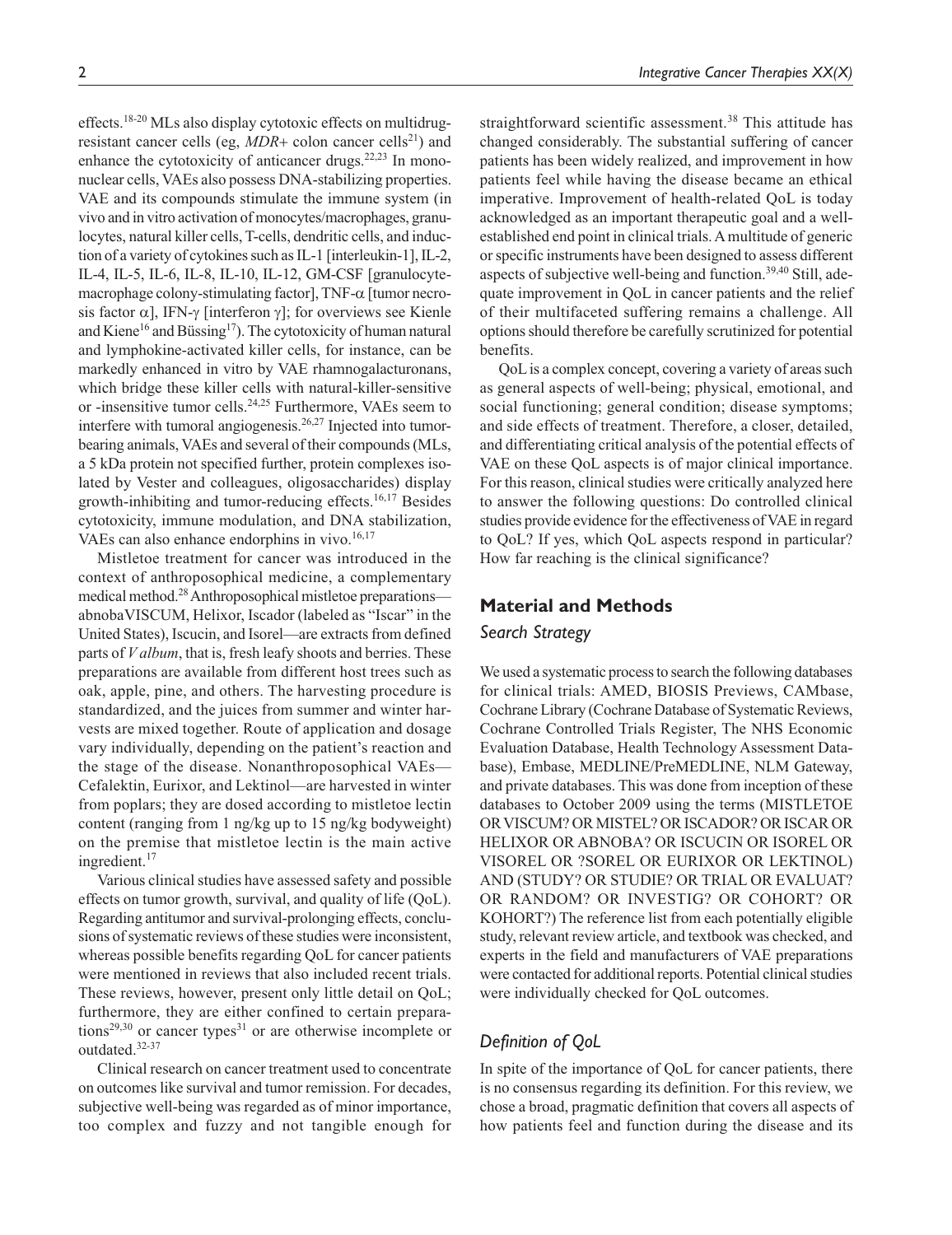treatment, including psychosomatic self-regulation, subjective well-being, disease symptoms, performance status (Karnofsky Performance Status Scale, KPS), undesirable experiences associated with the use of chemotherapy or radiotherapy (summarized here as adverse drug reactions [ADRs]), and treatment symptoms. We included QoL assessed by patients or physicians, using multidimensional or unidimensional questionnaires as well as global ratings.

#### *Selection*

The following selection criteria were used for inclusion of studies in the analysis: (1) prospective randomized or nonrandomized controlled clinical study or pharmacoepidemiological cohort study; (2) including a control group; (3) study population with cancer; (4) intervention group treated with VAE preparation; (5) QoL outcome; (6) completion of study; (7) published or unpublished. Studies were excluded if they only measured toxicity or tolerability (phase I trial), only measured stimulation of immunological parameters, or were not conducted on cancer patients. There were no restrictions on language.

#### *Validity Assessment and Data Abstraction*

Criteria-based analysis was performed on the selected studies to assess their methodological quality. Regarding general methodological strength of the studies, criteria were adapted from the National Health Service Centre for Reviews and Dissemination $41$  and from criteria for good methodology as already applied in earlier reviews on VAE trials.29,33,42 Analyses were performed independently by 2 reviewers. There were no major differences in study assessment; disagreements were resolved by discussion.

The QoL assessment methodology was evaluated using criteria adapted from the "Minimum Standard Checklist for Evaluating HRQoL Outcomes in Cancer Clinical Trials."43 The data were abstracted by one reviewer and checked by the second reviewer. When necessary, primary authors of the trials were contacted for additional information.

#### **Results**

The primary search yielded more than a thousand references. After deleting all articles that did not meet the inclusion criteria (eg, no clinical study, laboratory research, reviews, opinions, studies not on cancer or not on QoL, only investigating complex treatment regimes, only descriptive studies) and after deleting double citations and combining articles referring to the same study, 36 studies were left that met the inclusion criteria. Of these, 26 were randomized controlled trials (RCTs), and 10 were nonrandomized controlled studies (non-RCTs). One further RCT (on Lektinol and breast cancer, by Schwiersch et al) might have met the inclusion criteria but was unpublished and unavailable.

#### *Characteristics of Included Trials*

Table 1 shows the characteristics of the trials. Settings of the trials were mainly academic hospitals, large community hospitals, and specialized cancer hospitals or outpatient departments. Most of the studies were conducted in Germany, the others in Austria, Switzerland, Italy, Serbia, Russia, Bulgaria, Ukraine, Romania, China, and South Korea. 14 trials were conducted in 1 center and 22 in more than 1 center. Most RCTs and 4 non-RCTs were conducted in conventional medical settings; 3 RCTs and 5 non-RCTs included hospitals or outpatient clinics that also provide complementary medicine methods; 1 was unclear in this regard.

A total of 26 RCTs included 3058 patients, and 10 non-RCTs included 4996 patients (4012 of the latter were part of 5 pharmacoepidemiological cohort studies). Cancer sites and types studied were the following: breast (15), ovary (4), cervix uteri (2), corpus uteri (2), colorectal (3), pancreas (1), gastrointestinal (2), lung (3), head and neck (2), melanoma (2), glioma (1), osteosarcoma (1), various (1), malignant pleural effusion (1). Stages ranged from early detected to advanced disease. Of these studies, 32 had 2 arms, and 4 trials had 3 or more arms; 4 of the RCTs were double blind,  $44-47$  3 other RCTs had an open placebo or pseudoplacebo treatment in the control group (placebo,  $48$  vitamin B,  $49$  or lentinan $50$ ), and 2 RCTs compared VAE with chemotherapy.51,52 The control groups of the other trials had received no additional therapy.

Combinations of VAEs and conventional cancer treatment were investigated by 22 studies: VAEs were applied concomitantly with chemotherapy in 10 studies, with radiotherapy in 2 studies, with both in 7 studies, versus chemotherapy in 2 studies, and perioperatively in 1 study. In the remaining 14 studies, VAEs were investigated independently of concomitant conventional cancer treatment; nevertheless, these patients received standard cancer care when appropriate. VAEs were injected subcutaneously except in 2 studies using intravenous infusion or intrapleural instillation.

Length of follow-up regarding QoL was 3 months or less in 8 studies, 4 months to 1 year in 18 studies, more than 1 year in 2 studies, and not reported in 8 studies. Frequency of assessment after baseline was once in 13 studies, twice in 1 study, repeatedly in 15 studies, and not specified in 7 studies. In all, 30 of the studies are published, 5 are available only as abstracts or poster presentations, 1 is not published.

# *Methodological Quality*

Methodological quality of the 36 studies varied (Table 2); some of the studies were well designed, whereas others had methodological weaknesses or insufficient reporting. Also, 26 studies had randomized treatment allocation; in 4 of these trials, patients and physicians were blinded to treatment application; 5 additional studies had an open placebo, pseudoplacebo, or active treatment control, and 15 had no comparative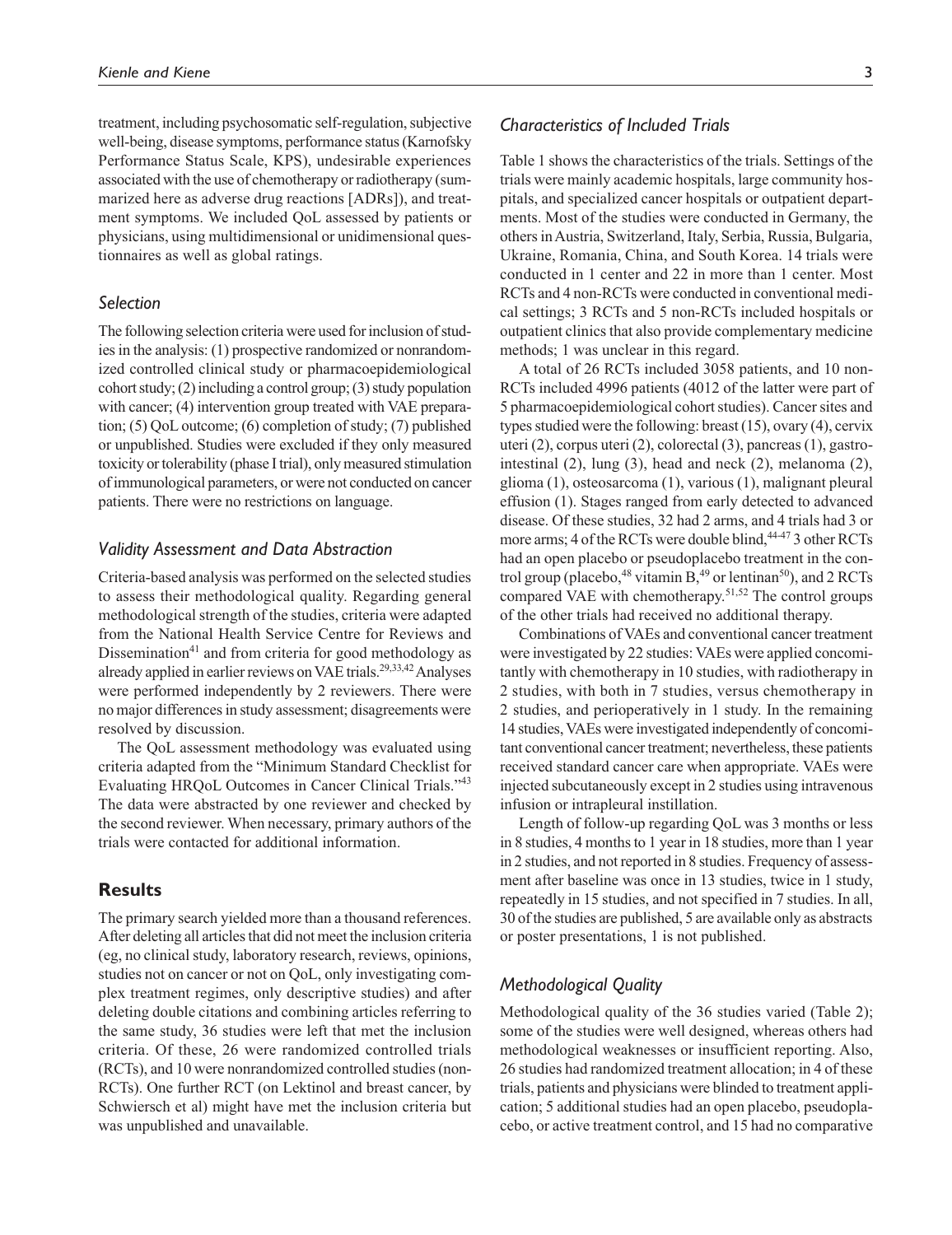| <b>Studies</b><br>Description<br>Percentage<br>Year of publication<br>1980-1990<br>3<br>I<br>5<br>1991-2000<br> 4<br>2001-2009<br>30<br>83<br>27<br>75<br>Publication<br>Medical, scientific journal<br> 4<br>5<br>Abstract, poster presentation<br>3<br>8<br>Book, book chapter<br>3<br>Unpublished<br>ı<br> 3<br>>201<br>36<br>Sample size<br>$101 - 200$<br>$\overline{2}$<br>6<br>$51 - 100$<br>10<br>28<br>31<br>$<$ 50<br>$\mathsf{H}$<br>15<br>42<br><b>Breast</b><br>Cancer type<br>22<br>Other gynecological<br>8<br>7<br> 9<br>Gastrointestinal<br>5<br> 4<br>Lung, head & neck<br>17<br>Others<br>6<br>58<br>Local disease, no distant metastases<br>21<br>Stage<br>8<br>22<br>Advanced, distant metastases<br>17<br><b>Both</b><br>6<br>3<br>Unclear<br><b>I</b><br>58<br><b>Iscador</b><br>21<br>Mistletoe preparation <sup>a</sup><br>17<br>Helixor<br>6<br>5<br> 4<br>Eurixor<br>$\overline{2}$<br>Isorel<br>6<br>2<br>Lektinol<br>6<br>3<br>abnobaVISCUM<br>$\mathbf{I}$<br>5<br> 4<br>Treatment of control group<br>Placebo<br>$\mathbf{H}$<br>Pseudoplacebo or active treatment<br>4<br>75<br>27<br>Standard treatment only<br>20<br>56<br>Investigating QoL concomitant<br>Total<br>with conventional cancer treatment<br>17<br>47<br>Chemotherapy<br>9<br>25<br>Radiotherapy<br>3<br>Surgery<br>I<br>Survival<br>58<br>Outcomes measured besides QoL<br>21<br>Progression-free survival<br>$\mathsf{H}$<br>31 |      |                | Number of |    |
|-----------------------------------------------------------------------------------------------------------------------------------------------------------------------------------------------------------------------------------------------------------------------------------------------------------------------------------------------------------------------------------------------------------------------------------------------------------------------------------------------------------------------------------------------------------------------------------------------------------------------------------------------------------------------------------------------------------------------------------------------------------------------------------------------------------------------------------------------------------------------------------------------------------------------------------------------------------------------------------------------------------------------------------------------------------------------------------------------------------------------------------------------------------------------------------------------------------------------------------------------------------------------------------------------------------------------------------------------------------------------------------------------------------------------------------|------|----------------|-----------|----|
|                                                                                                                                                                                                                                                                                                                                                                                                                                                                                                                                                                                                                                                                                                                                                                                                                                                                                                                                                                                                                                                                                                                                                                                                                                                                                                                                                                                                                                   | Item |                |           |    |
|                                                                                                                                                                                                                                                                                                                                                                                                                                                                                                                                                                                                                                                                                                                                                                                                                                                                                                                                                                                                                                                                                                                                                                                                                                                                                                                                                                                                                                   |      |                |           |    |
|                                                                                                                                                                                                                                                                                                                                                                                                                                                                                                                                                                                                                                                                                                                                                                                                                                                                                                                                                                                                                                                                                                                                                                                                                                                                                                                                                                                                                                   |      |                |           |    |
|                                                                                                                                                                                                                                                                                                                                                                                                                                                                                                                                                                                                                                                                                                                                                                                                                                                                                                                                                                                                                                                                                                                                                                                                                                                                                                                                                                                                                                   |      |                |           |    |
|                                                                                                                                                                                                                                                                                                                                                                                                                                                                                                                                                                                                                                                                                                                                                                                                                                                                                                                                                                                                                                                                                                                                                                                                                                                                                                                                                                                                                                   |      |                |           |    |
|                                                                                                                                                                                                                                                                                                                                                                                                                                                                                                                                                                                                                                                                                                                                                                                                                                                                                                                                                                                                                                                                                                                                                                                                                                                                                                                                                                                                                                   |      |                |           |    |
|                                                                                                                                                                                                                                                                                                                                                                                                                                                                                                                                                                                                                                                                                                                                                                                                                                                                                                                                                                                                                                                                                                                                                                                                                                                                                                                                                                                                                                   |      |                |           |    |
|                                                                                                                                                                                                                                                                                                                                                                                                                                                                                                                                                                                                                                                                                                                                                                                                                                                                                                                                                                                                                                                                                                                                                                                                                                                                                                                                                                                                                                   |      |                |           |    |
|                                                                                                                                                                                                                                                                                                                                                                                                                                                                                                                                                                                                                                                                                                                                                                                                                                                                                                                                                                                                                                                                                                                                                                                                                                                                                                                                                                                                                                   |      |                |           |    |
|                                                                                                                                                                                                                                                                                                                                                                                                                                                                                                                                                                                                                                                                                                                                                                                                                                                                                                                                                                                                                                                                                                                                                                                                                                                                                                                                                                                                                                   |      |                |           |    |
|                                                                                                                                                                                                                                                                                                                                                                                                                                                                                                                                                                                                                                                                                                                                                                                                                                                                                                                                                                                                                                                                                                                                                                                                                                                                                                                                                                                                                                   |      |                |           |    |
|                                                                                                                                                                                                                                                                                                                                                                                                                                                                                                                                                                                                                                                                                                                                                                                                                                                                                                                                                                                                                                                                                                                                                                                                                                                                                                                                                                                                                                   |      |                |           |    |
|                                                                                                                                                                                                                                                                                                                                                                                                                                                                                                                                                                                                                                                                                                                                                                                                                                                                                                                                                                                                                                                                                                                                                                                                                                                                                                                                                                                                                                   |      |                |           |    |
|                                                                                                                                                                                                                                                                                                                                                                                                                                                                                                                                                                                                                                                                                                                                                                                                                                                                                                                                                                                                                                                                                                                                                                                                                                                                                                                                                                                                                                   |      |                |           |    |
|                                                                                                                                                                                                                                                                                                                                                                                                                                                                                                                                                                                                                                                                                                                                                                                                                                                                                                                                                                                                                                                                                                                                                                                                                                                                                                                                                                                                                                   |      |                |           |    |
|                                                                                                                                                                                                                                                                                                                                                                                                                                                                                                                                                                                                                                                                                                                                                                                                                                                                                                                                                                                                                                                                                                                                                                                                                                                                                                                                                                                                                                   |      |                |           |    |
|                                                                                                                                                                                                                                                                                                                                                                                                                                                                                                                                                                                                                                                                                                                                                                                                                                                                                                                                                                                                                                                                                                                                                                                                                                                                                                                                                                                                                                   |      |                |           |    |
|                                                                                                                                                                                                                                                                                                                                                                                                                                                                                                                                                                                                                                                                                                                                                                                                                                                                                                                                                                                                                                                                                                                                                                                                                                                                                                                                                                                                                                   |      |                |           |    |
|                                                                                                                                                                                                                                                                                                                                                                                                                                                                                                                                                                                                                                                                                                                                                                                                                                                                                                                                                                                                                                                                                                                                                                                                                                                                                                                                                                                                                                   |      |                |           |    |
|                                                                                                                                                                                                                                                                                                                                                                                                                                                                                                                                                                                                                                                                                                                                                                                                                                                                                                                                                                                                                                                                                                                                                                                                                                                                                                                                                                                                                                   |      |                |           |    |
|                                                                                                                                                                                                                                                                                                                                                                                                                                                                                                                                                                                                                                                                                                                                                                                                                                                                                                                                                                                                                                                                                                                                                                                                                                                                                                                                                                                                                                   |      |                |           |    |
|                                                                                                                                                                                                                                                                                                                                                                                                                                                                                                                                                                                                                                                                                                                                                                                                                                                                                                                                                                                                                                                                                                                                                                                                                                                                                                                                                                                                                                   |      |                |           |    |
|                                                                                                                                                                                                                                                                                                                                                                                                                                                                                                                                                                                                                                                                                                                                                                                                                                                                                                                                                                                                                                                                                                                                                                                                                                                                                                                                                                                                                                   |      |                |           |    |
|                                                                                                                                                                                                                                                                                                                                                                                                                                                                                                                                                                                                                                                                                                                                                                                                                                                                                                                                                                                                                                                                                                                                                                                                                                                                                                                                                                                                                                   |      |                |           |    |
|                                                                                                                                                                                                                                                                                                                                                                                                                                                                                                                                                                                                                                                                                                                                                                                                                                                                                                                                                                                                                                                                                                                                                                                                                                                                                                                                                                                                                                   |      |                |           |    |
|                                                                                                                                                                                                                                                                                                                                                                                                                                                                                                                                                                                                                                                                                                                                                                                                                                                                                                                                                                                                                                                                                                                                                                                                                                                                                                                                                                                                                                   |      |                |           |    |
|                                                                                                                                                                                                                                                                                                                                                                                                                                                                                                                                                                                                                                                                                                                                                                                                                                                                                                                                                                                                                                                                                                                                                                                                                                                                                                                                                                                                                                   |      |                |           |    |
|                                                                                                                                                                                                                                                                                                                                                                                                                                                                                                                                                                                                                                                                                                                                                                                                                                                                                                                                                                                                                                                                                                                                                                                                                                                                                                                                                                                                                                   |      |                |           |    |
|                                                                                                                                                                                                                                                                                                                                                                                                                                                                                                                                                                                                                                                                                                                                                                                                                                                                                                                                                                                                                                                                                                                                                                                                                                                                                                                                                                                                                                   |      |                |           |    |
|                                                                                                                                                                                                                                                                                                                                                                                                                                                                                                                                                                                                                                                                                                                                                                                                                                                                                                                                                                                                                                                                                                                                                                                                                                                                                                                                                                                                                                   |      |                |           |    |
|                                                                                                                                                                                                                                                                                                                                                                                                                                                                                                                                                                                                                                                                                                                                                                                                                                                                                                                                                                                                                                                                                                                                                                                                                                                                                                                                                                                                                                   |      |                |           |    |
|                                                                                                                                                                                                                                                                                                                                                                                                                                                                                                                                                                                                                                                                                                                                                                                                                                                                                                                                                                                                                                                                                                                                                                                                                                                                                                                                                                                                                                   |      |                |           |    |
|                                                                                                                                                                                                                                                                                                                                                                                                                                                                                                                                                                                                                                                                                                                                                                                                                                                                                                                                                                                                                                                                                                                                                                                                                                                                                                                                                                                                                                   |      |                |           |    |
|                                                                                                                                                                                                                                                                                                                                                                                                                                                                                                                                                                                                                                                                                                                                                                                                                                                                                                                                                                                                                                                                                                                                                                                                                                                                                                                                                                                                                                   |      |                |           |    |
|                                                                                                                                                                                                                                                                                                                                                                                                                                                                                                                                                                                                                                                                                                                                                                                                                                                                                                                                                                                                                                                                                                                                                                                                                                                                                                                                                                                                                                   |      |                |           |    |
|                                                                                                                                                                                                                                                                                                                                                                                                                                                                                                                                                                                                                                                                                                                                                                                                                                                                                                                                                                                                                                                                                                                                                                                                                                                                                                                                                                                                                                   |      |                |           |    |
|                                                                                                                                                                                                                                                                                                                                                                                                                                                                                                                                                                                                                                                                                                                                                                                                                                                                                                                                                                                                                                                                                                                                                                                                                                                                                                                                                                                                                                   |      | Tumor behavior | 6         | 17 |

| <b>Table 1.</b> Characteristics of the 36 Included VAE Studies |  |
|----------------------------------------------------------------|--|
|----------------------------------------------------------------|--|

Abbreviations: VAE, *Viscum album* L extract; QoL, quality of life.

<sup>a</sup>One study investigated both Iscador and Helixor.

additional treatment. Of the 10 nonrandomized studies, 4 prospectively matched all patients for a series of relevant patient and disease characteristics<sup>53-55</sup>; 1 did not conduct any adjustment for baseline imbalances<sup>56</sup>; 5 were retrolective pharmacoepidemiological observational cohort studies: of these 4 were adjusted for confounder effects with a multivariate analy $sis^{57-61}$  and 1 with propensity scores.<sup>62</sup>

QoL was the primary outcome in 14 studies. The primary outcomes of the other studies were overall survival, diseasefree survival, functional competence of granulocytes, or not specified.

QoL or symptom control was patient-reported in 26 studies; in 1 of these, the questionnaire was filled out in an interview situation as some of the patients were illiterate.<sup>50</sup> Only physician-reported QoL was referred to in 8 studies, with 5 of these studies raising data from patient charts. QoL reporting was unclear in 2 studies.<sup>63,64</sup> In 1 study, the result of several patient-reported questionnaires had been summarized by the physician in a 5-point résumé (QoL index).48 Patient-reported measurements included well-established QoL questionnaires, most of them designed specifically for cancer patients (see Tables 3-5). Other questionnaires included one on psychosomatic self-regulation and a simple daily analogical QoL report. Physicians reported subjective improvement of QoL, Traditional Chinese Medicine Index, disease- and treatmentassociated symptoms, KPS, and ADR. Information from patient charts concerned disease- and treatment-associated symptoms and KPS. Two trials did not specify their QoL instrument.

Of the 36 studies, 2 described an a priori statistical hypothesis for improvement of QoL. Of the 26 studies assessing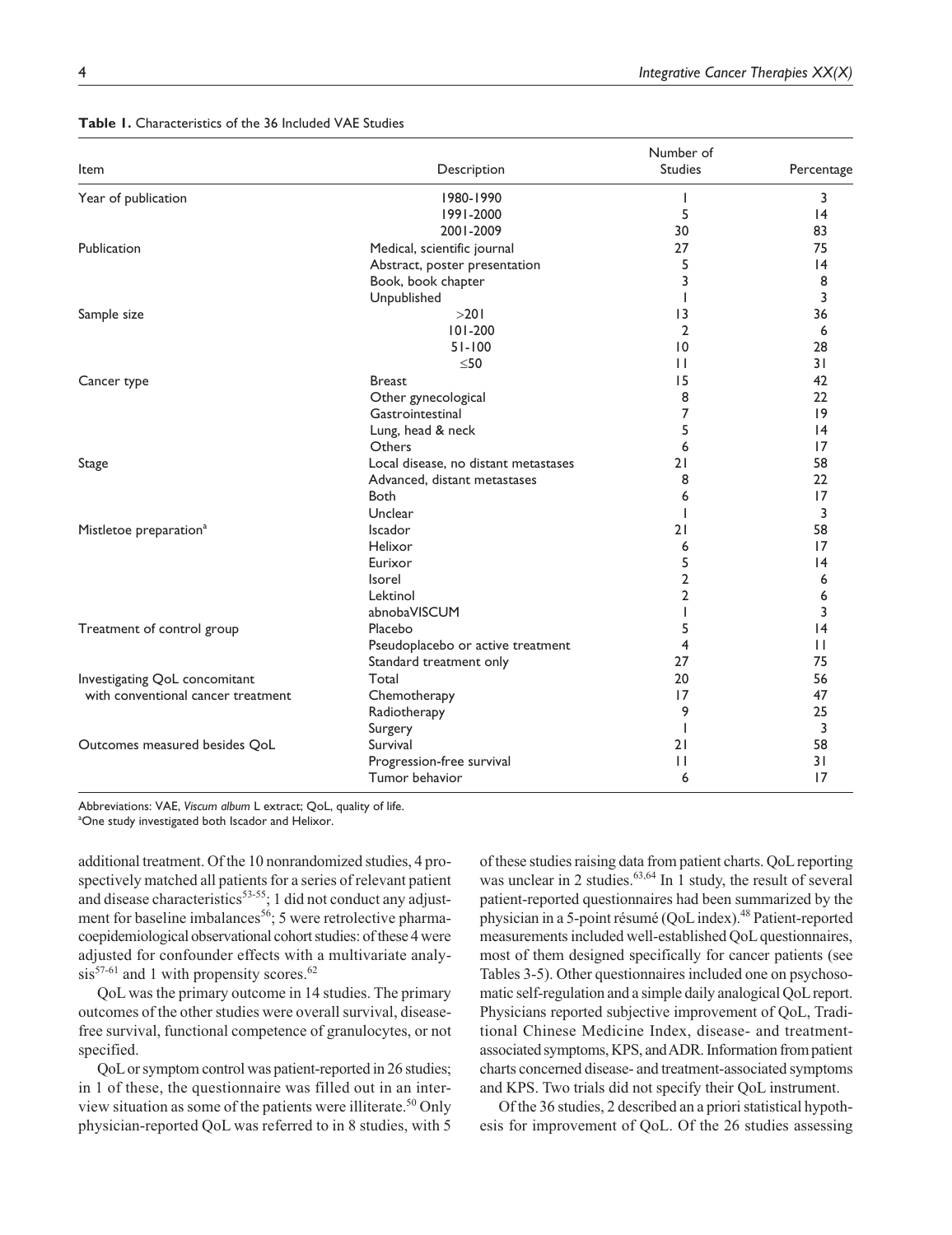| Methodological Issue                                       | Description                                                                  | Number of<br><b>Studies</b> | Percentage   |
|------------------------------------------------------------|------------------------------------------------------------------------------|-----------------------------|--------------|
| Study type                                                 | <b>RCT</b>                                                                   | 26                          | 72           |
|                                                            | Non-RCT, pair matching or statistical<br>adjustment for baseline imbalances  | 4                           | П            |
|                                                            | Non-RCT, no adjustment                                                       |                             | 3            |
|                                                            | Retrolective cohort study, statistical<br>adjustment for baseline imbalances | 5                           | 4            |
| Blinding of treatment                                      | <b>Blinding</b>                                                              | 4                           | $\mathbf{H}$ |
|                                                            | Open but placebo or pseudoplacebo or<br>active control                       | 5                           | 4            |
|                                                            | Open, no placebo control                                                     | 27                          | 75           |
| Protection against performance (treatment) bias            | Yes                                                                          |                             | 3            |
|                                                            | Partly                                                                       | 5                           | 4            |
| Primary end points of studies                              | Specific QoL measurements, including a<br>priori statistical hypothesis      | $\mathfrak{p}$              | 6            |
|                                                            | QoL in general                                                               | 12                          | 33           |
|                                                            | Overall survival                                                             | $\perp$                     | 31           |
|                                                            | Disease-free survival                                                        | 3                           | 8            |
|                                                            | Granulocyte function, or not specified                                       | 7                           | 9            |
| Use of validated QoL questionnaires                        | Yes                                                                          | 23                          | 64           |
|                                                            | Partly validated                                                             |                             | 3            |
| Protection against measurement (detection) bias            | Yes                                                                          | 24                          | 67           |
|                                                            | Partly                                                                       | $\mathbf{2}$                | 6            |
| Protection against attrition (exclusion) bias              | Yes                                                                          | $\perp$                     | 31           |
|                                                            | Partly                                                                       |                             | 3            |
| Well-described intervention, patient characteristics,      | <b>Yes</b>                                                                   | 13                          | 36           |
| disease, previous therapy                                  | Partly                                                                       | 16                          | 44           |
| Well-described study design                                | <b>Yes</b>                                                                   | 16                          | 44           |
|                                                            | Partly                                                                       | 13                          | 36           |
| Well-described results                                     | Yes                                                                          | 17                          | 47           |
|                                                            | Partly                                                                       | $\perp$                     | 31           |
| Data quality ensured by good clinical/epidemiological      | Yes                                                                          | $\overline{10}$             | 28           |
| practice (GCP/GEP) guidelines, especially by<br>monitoring | Partly                                                                       | $\overline{2}$              | 6            |

Table 2. Methodological Quality of the 36 VAE studies assessing QoL<sup>a</sup>

Abbreviations: VAE, *Viscum album* L extract; QoL, quality of life; RCT, randomized controlled trial. <sup>a</sup>For details of assessment see references 29 and 31.

patient-reported QoL with a questionnaire, 24 gave a rationale for using the particular instrument or used a standard questionnaire (eg, EORTC QLQ-C30 [European Organization for Research and Treatment of Cancer Quality of Life Questionnaire–Cancer]); 24 of these 26 studies either used a well-established and well-known questionnaire or reported its psychometric properties. All the QoL questionnaires and the investigated symptoms are relevant for cancer patients. In all, 13 of the studies described instrument administration; 14 of the studies gave at least some relevant information regarding baseline compliance; 25 studies reported the timing of the assessment; 7 studies gave details on missing data or had no missing data at all; none of the studies explicitly and in detail addressed the issue of clinical significance from the patient's perspective (over and above statistical significance), except the studies reporting complete disappearance or nonoccurrence of symptoms, thus, implying patient benefit; 22 of the studies discussed their QoL results in general.

We found substantial heterogeneity of the studies in terms of intervention, patient characteristics, clinical diagnosis, measured outcomes, design, methodological quality, and potential positive and negative biases. We therefore regarded quantification of effect size by combining results as unreliable and decided on a nonquantitative synthesis and discussion.

#### *QoL Result*

Of the 26 RCTs, 22 reported a QoL benefit for VAE, 2 indicated no difference, 1 had mixed results, and 1 did not present the QoL results. None found a disadvantage for VAE. Of the non-RCTs, all reported a QoL advantage for VAE except one that reported an advantage in global symptoms but a clear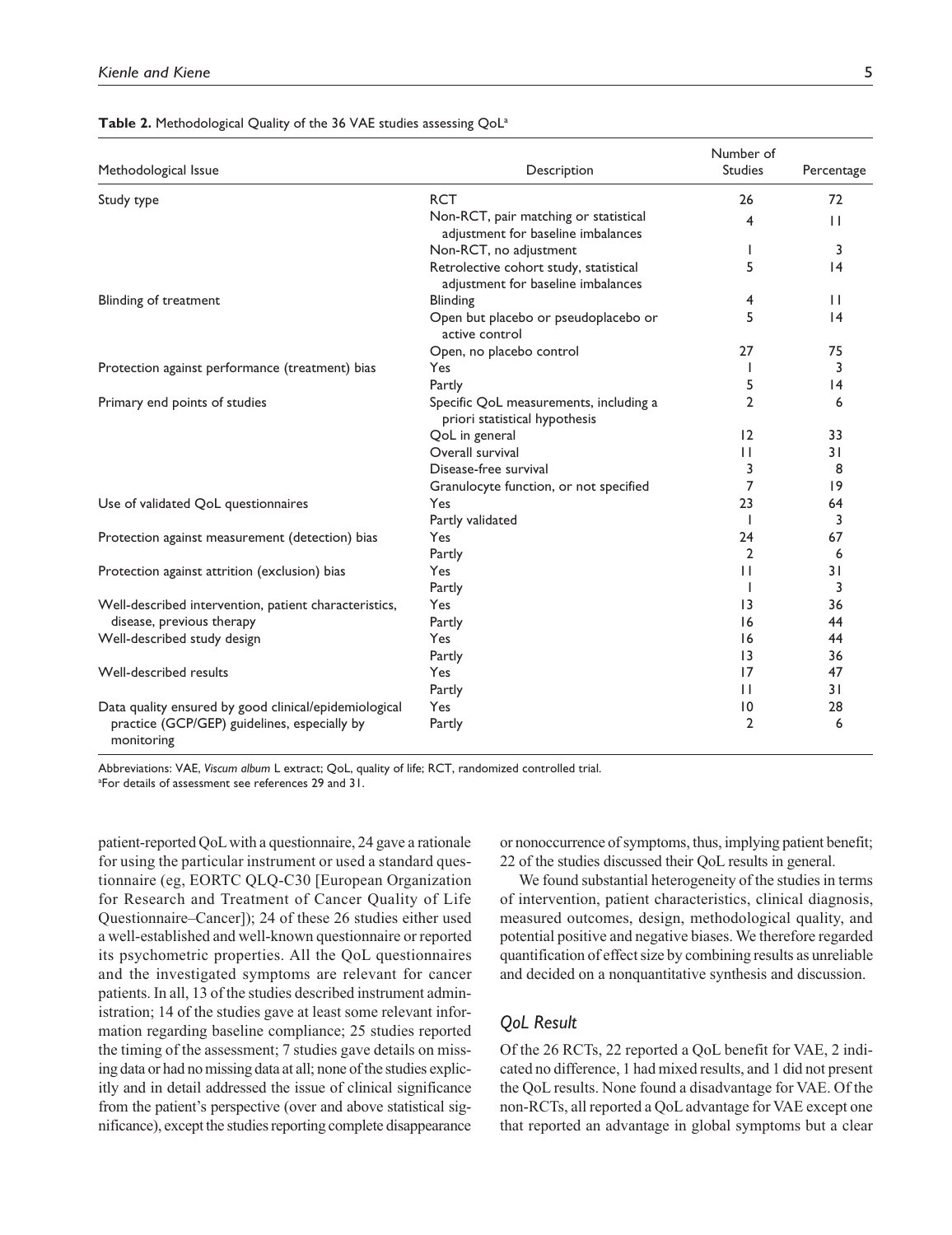|                                                                                                                                                                                                               | Advantage      |                    | No Advantage   |                    |                           |
|---------------------------------------------------------------------------------------------------------------------------------------------------------------------------------------------------------------|----------------|--------------------|----------------|--------------------|---------------------------|
| Measurement, Questionnaire                                                                                                                                                                                    | <b>RCT</b>     | Non-<br><b>RCT</b> | <b>RCT</b>     | Non-<br><b>RCT</b> | Total                     |
| Patient-reported QoL or symptom control                                                                                                                                                                       |                |                    |                |                    |                           |
| Self-regulation questionnaire                                                                                                                                                                                 |                |                    |                |                    |                           |
| Ability to achieve well-being, inner equilibrium, appropriate stimulation, a<br>feeling of competence, a sense of being able to control stressful situations<br>EORTC QLQ-C30                                 | $\overline{7}$ | 4                  |                |                    | $\mathbf{H}$              |
| Functional Scale (physical, role, cognitive, emotional, social), Symptom Scale<br>(fatigue, pain, nausea/vomiting, appetite), single items (constipation, diarrhea,<br>sleep, dyspnea, financial), Global QoL | 3              |                    | 4              |                    | 8                         |
| EORTC QLQ-BR 23 (Breast module)                                                                                                                                                                               |                | I                  | $\mathbf{I}$   |                    | 2                         |
| EORTC QLQ-STO22 (Stomach module)                                                                                                                                                                              |                |                    |                |                    | $\mathsf{I}^{\mathsf{a}}$ |
| FACT G, FACT V 3.0                                                                                                                                                                                            |                |                    |                |                    |                           |
| Physical well-being, emotional well-being, functional well-being, well-being<br>relating to social/family life, relation to doctor<br>GLQ-8                                                                   | 2              |                    |                |                    | $\overline{2}$            |
| Anxious/depressed, nausea/vomiting, numbness or pins and needles, loss of<br>hair, tiredness, appetite, sexual interest, thought of actually having treatment                                                 | $\overline{2}$ |                    |                |                    | $\overline{2}$            |
| Spitzer Uniscale                                                                                                                                                                                              |                |                    |                |                    |                           |
| Overall quality of life                                                                                                                                                                                       | $\overline{2}$ |                    |                |                    | $\overline{2}$            |
| Spitzer Quality of Life Index                                                                                                                                                                                 |                |                    |                |                    |                           |
| Activity, daily living, health, support, outlook<br><b>FLIC</b>                                                                                                                                               | $\overline{2}$ |                    |                |                    | $\overline{2}$            |
| Physical, psychological, social well-being, nausea, pain                                                                                                                                                      | $\mathbf{I}$   |                    |                |                    | ı                         |
| Global daily analogical QoL report                                                                                                                                                                            |                |                    | $\mathbf{I}$   |                    |                           |
| Scale of anxiety                                                                                                                                                                                              |                |                    |                |                    |                           |
| Therapy anxiety scale                                                                                                                                                                                         | $\overline{2}$ |                    |                |                    | 2                         |
| QoL index                                                                                                                                                                                                     |                |                    |                |                    |                           |
| Five-point résumé of (1) well-being scale, (2) list of complaints, (3) list of<br>adjectives, and (4) FLIC                                                                                                    | 1              |                    |                |                    | ı                         |
| Rhodes Index                                                                                                                                                                                                  |                |                    |                |                    |                           |
| Nausea, vomiting, and retching                                                                                                                                                                                |                |                    | 1              |                    |                           |
| Physician-reported QoL or symptom control                                                                                                                                                                     |                |                    |                |                    |                           |
| Subjective improvement of QoL<br><b>TCM</b>                                                                                                                                                                   | $\mathbf{I}$   |                    |                |                    |                           |
| General fatigue, insomnia, anorexia, nausea, pain                                                                                                                                                             | 1              |                    |                |                    |                           |
| <b>KPS</b>                                                                                                                                                                                                    | 3              | 2                  | 3              |                    | 8                         |
| Tumor symptoms                                                                                                                                                                                                | $\mathsf{I}$   | 5                  | $\mathbf{I}$   |                    | 7                         |
| ADR or other treatment symptoms                                                                                                                                                                               | 8              | 5                  | $\overline{2}$ |                    | 15                        |
| Others                                                                                                                                                                                                        |                |                    |                |                    |                           |
| QoL-evaluation, Not specified                                                                                                                                                                                 | $\mathbf{I}$   |                    |                |                    | $2^a$                     |

Abbreviations: VAE, *Viscum album* L extract; QoL, quality of life; RCT, randomized controlled trial; ADR, adverse drug reaction; EORTC QLQ-C30, European Organization for Research and Treatment of Cancer Quality of Life Questionnaire–Cancer; BR, breast; STO, stomach; FACT, Functional Assessment of Cancer Therapy; FLIC, Functional Living Index–Cancer; GLQ, Global Life Quality; KPS, Karnofsky Performance Status Scale; TCM, Traditional Chinese Medicine Index.

<sup>a</sup>Two studies mentioned no results.

disadvantage in the unadjusted occurrence of depression.<sup>60</sup> Details are given in Tables 3 to 5.

Advantage for VAE was found with all QoL questionnaires except with the Rhodes Index (1 study), with a daily analogical QoL report by patients (1 small pilot trial), and with the EORTC QLQ-C30 (plus the BR 23 module in 2 studies), which had mixed results (4 showed benefit and 4 with no difference).

Patient-reported QoL improved in all but 3 studies, one of which was an abstract and presented only little information.67 Regarding physician-reported QoL, symptom control, ADR, and performance status, a benefit for VAE was found in most but not all studies (Tables 3 to 5).

Of the 4 double-blind RCTs, 3 indicated a significant benefit, whereas a small pilot trial could not find a difference.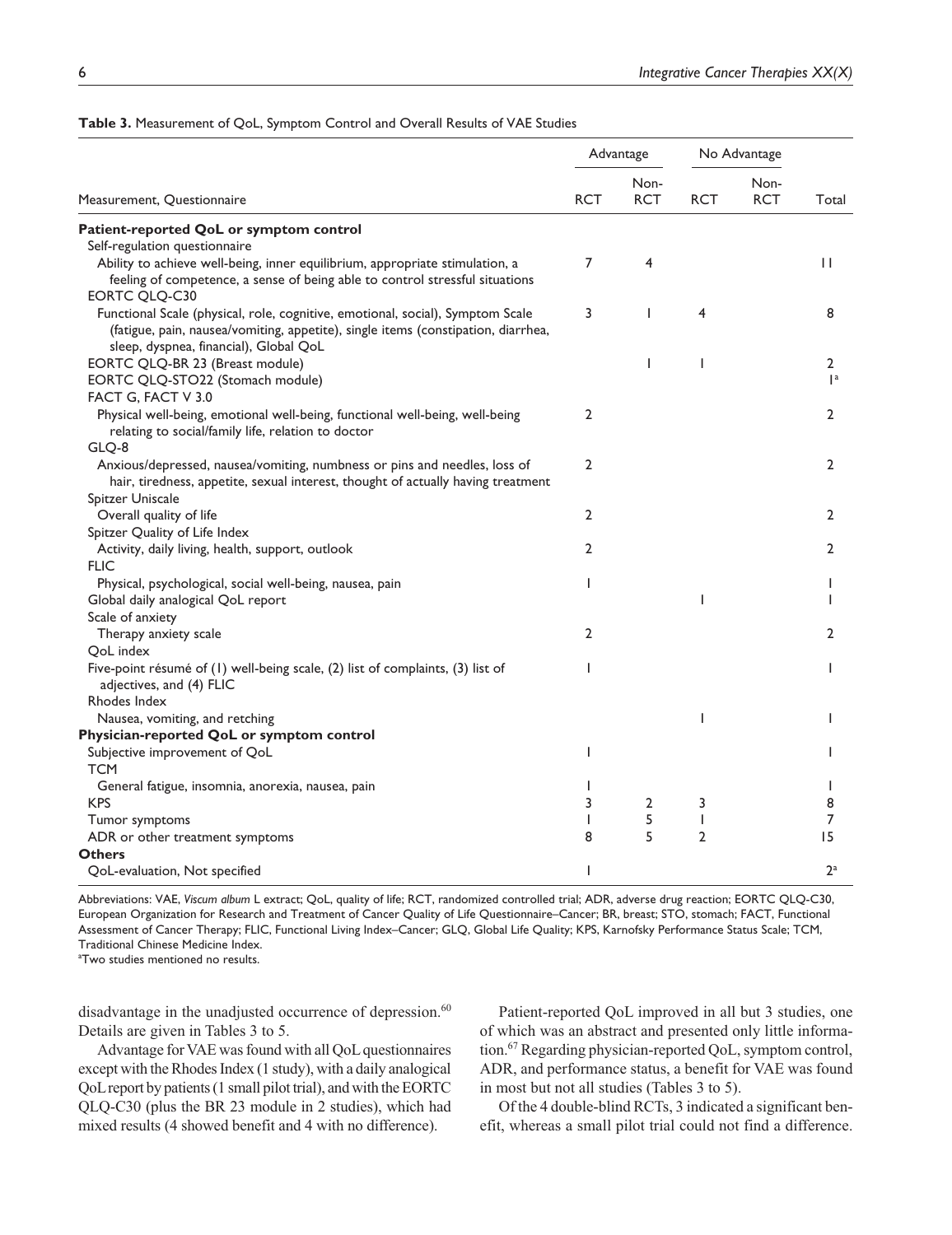| Author, Year                                                              | <b>QoL Measure</b>                                                                                  | Benefit From VAE, P Value,<br>Specification of Improvement                                                                                                                                                                                                                                                                                                                                                                                                                                                                                                                                                                                                                                                                                                                                                          | No Benefit                                                                                                                                        | Disadvantage |
|---------------------------------------------------------------------------|-----------------------------------------------------------------------------------------------------|---------------------------------------------------------------------------------------------------------------------------------------------------------------------------------------------------------------------------------------------------------------------------------------------------------------------------------------------------------------------------------------------------------------------------------------------------------------------------------------------------------------------------------------------------------------------------------------------------------------------------------------------------------------------------------------------------------------------------------------------------------------------------------------------------------------------|---------------------------------------------------------------------------------------------------------------------------------------------------|--------------|
| Eisenbraun,<br>200965                                                     | • EORTC<br>QLQ-C30,<br>STO22; ADR                                                                   | RCTs on VAE concomitant with (in 2 studies versus) chemotherapy<br>• EORTC QLQ-C30 sum score $(P < .01)$ ; ADR:<br>reduced incidence of diarrhea                                                                                                                                                                                                                                                                                                                                                                                                                                                                                                                                                                                                                                                                    | $\bullet$ STO22: no<br>results mentioned                                                                                                          |              |
| Longhi et al,<br>200952<br>Tröger et al,<br>200966                        | $\bullet$ EORTC<br>QLQ-C30; ADR<br>$\bullet$ EORTC<br>QLQ-C30                                       | • EORTC QLQ-C30; ADR: trend<br>• EORTC QLQ-C30: pain $(P = .0003)$ , diarrhea<br>$(P = .0073)$ , role $(P = .0008)$ , insomnia $(P = .0212)$ ,<br>nausea/vomiting ( $P = .0438$ ); trend: emotional                                                                                                                                                                                                                                                                                                                                                                                                                                                                                                                                                                                                                 | • EORTC QLQ-<br>C30: remaining<br>5 dimensions                                                                                                    |              |
| Büssing et al,<br>200867                                                  | $\bullet$ EORTC<br>QLQ-C30,                                                                         | $(P = .0686)$ , social $(P = .0898)$ , cognitive $(P =$<br>.1519), appetite loss ( $P = .0817$ ), constipation ( $P =$<br>.1675)<br>· ADR: "significant": nausea (odds ratio 6.0),<br>constipation (odds ratio 4.6), pain (odds ratio 2.7),                                                                                                                                                                                                                                                                                                                                                                                                                                                                                                                                                                         | $\bullet$ EORTC<br>QLQ-C30, BR                                                                                                                    |              |
|                                                                           | BR 23; Rhodes<br>Index; ADR                                                                         | stomatitis (odds ratio 5.7), appetite (odds ratio 8.2)                                                                                                                                                                                                                                                                                                                                                                                                                                                                                                                                                                                                                                                                                                                                                              | 23; Rhodes Index                                                                                                                                  |              |
| Semiglasov<br>et al, 200645                                               | $\bullet$ FACT-G <sup>a</sup><br>$(3$ subscales);<br>GLQ-8; Spitzer<br>Uniscale; ADR;<br><b>KPS</b> | • FACT-G ( $P < .0001$ ): physical well-being ( $P <$<br>.0001, especially energy, nausea, trouble meeting<br>needs of family, feeling ill, bothered by side effects<br>of treatment, time in bed); emotional well-being<br>$(P < .0001$ , especially feeling sad, feeling nervous,<br>worry that condition is getting worse); functional<br>well-being ( $P < .0001$ , especially ability to work,<br>work is fulfilling, enjoy life, accept illness, sleep,<br>fun, content with QoL);<br>• GLQ-8 ( $P < .0001$ ): anxious or depressed<br>$(P < .0001)$ , fatigue/tiredness $(P < .0001)$ , appetite<br>$(P < .0001)$ , sexual interest $(P < .0001)$ , thought of<br>actually having treatment $(P < .0001)$ , nausea/<br>vomiting ( $P < .0001$ ); numbness ( $P = .03$ ).<br>• Spitzer Uniscale $(P < .0001)$ | • GLQ-8: having<br>pain, coping with<br>my illness, worry<br>about dying, loss<br>of hair, numbness<br>or pins and<br>needles; ADR;<br><b>KPS</b> |              |
| Piao et al,<br>200450                                                     | · TCM; FLIC;<br><b>KPS; ADR</b>                                                                     | • TCM ( $P = .0007$ ): nausea, fatigue, insomnia, anorexia; • TCM: pain<br>FLIC ( $P = .0141$ ): especially nausea and pain; KPS<br>$(P = .002)$ ; ADR (P not stated)                                                                                                                                                                                                                                                                                                                                                                                                                                                                                                                                                                                                                                               |                                                                                                                                                   |              |
| Semiglasov<br>et al, 2004 <sup>44</sup>                                   | • GLQ-8 <sup>a</sup> ; Spitzer<br>Uniscale <sup>a</sup> ;<br><b>EORTC</b><br>QLQ-C30; ADR           | • GLQ-8 $(P = .0035)^{b}$ : tiredness $(P < .05)$ , sexual<br>interest ( $P < .05$ ), thought of actually having<br>treatment ( $P < .01$ ); trend: nausea/vomiting,<br>appetite; Spitzer Uniscale ( $P = .0021$ )                                                                                                                                                                                                                                                                                                                                                                                                                                                                                                                                                                                                  | • GLO-8: anxious<br>or depressed,<br>numbness or pins<br>and needles, loss<br>of hair; EORTC<br>QLQ-C30; ADR                                      |              |
| Cazacu et al,<br>200364<br>Kim et al,<br>199951                           | • ADR; QoL<br>evaluation<br>• Adverse effects<br>of pleurodesis<br>(doxycycline<br>versus Helixor)  | • ADR: 0% versus 19% side effects (P not stated);<br>QoL: "improvement"; no data presented<br>• Adverse effects: less pain, burning sensation,<br>fever $(P < .05)$                                                                                                                                                                                                                                                                                                                                                                                                                                                                                                                                                                                                                                                 |                                                                                                                                                   |              |
| Heiny et al,<br>1998, <sup>68</sup> Heiny<br>and Albrecht,<br>$1997^{69}$ | • FACT V 3.0;<br><b>ADR</b>                                                                         | • FACT V 3.0 ( $P = .0001$ ); ADR: mucositis ( $P = .03$ )                                                                                                                                                                                                                                                                                                                                                                                                                                                                                                                                                                                                                                                                                                                                                          | • ADR: nausea,<br>vomiting,<br>diarrhea.<br>hand-foot<br>syndrome, chest<br>pain (all favoring<br>VAE)                                            |              |

**Table 4.** QoL Results of Studies on VAE Treatment Concomitant With (in 2 Study Versus) Conventional Cancer Treatments (Chemotherapy, Radiotherapy, Surgery)

*(continued)*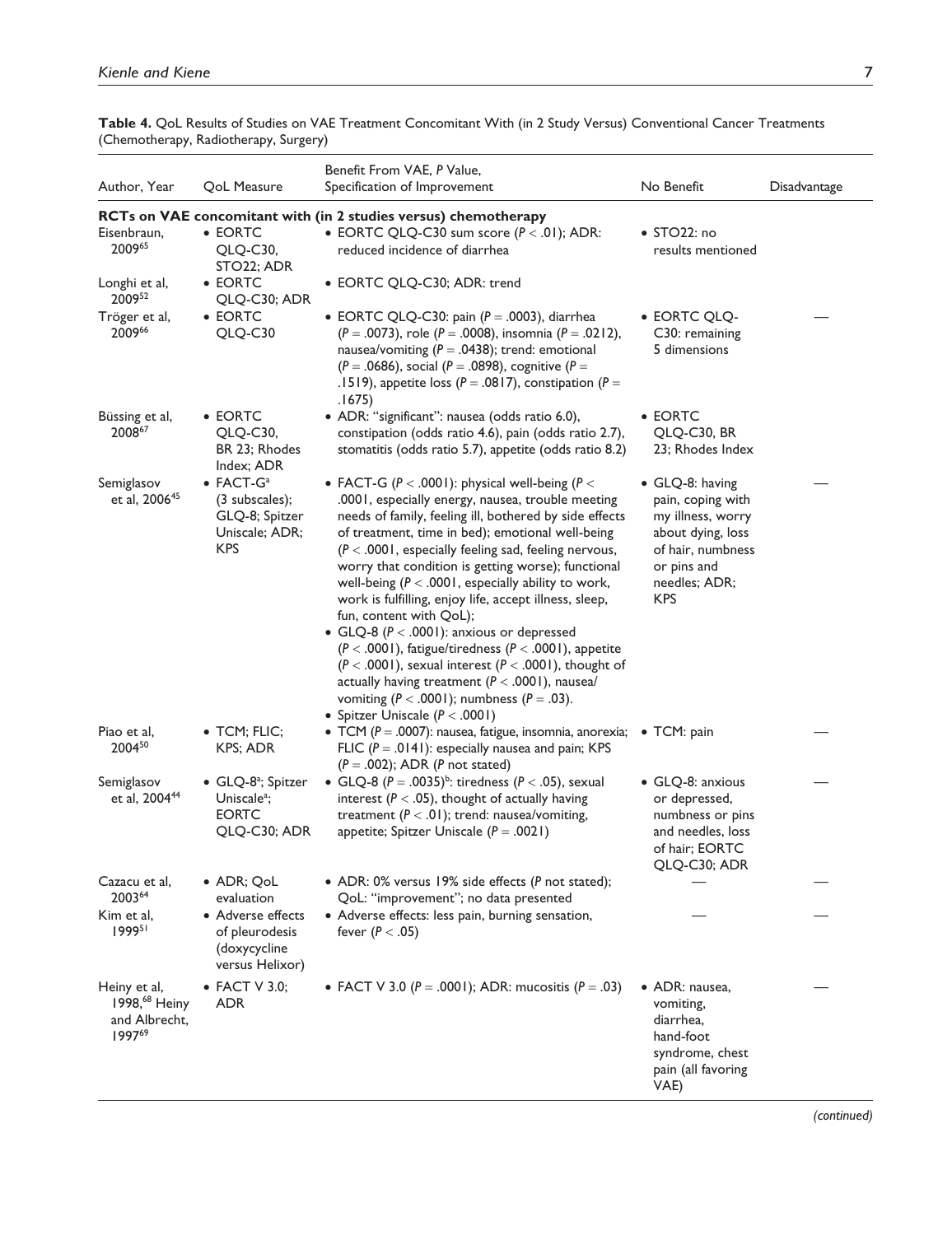#### Author, Year QoL Measure Benefit From VAE, *P* Value, Specification of Improvement **No Benefit** Disadvantage Heiny, 1991<sup>48</sup> • QoL Index; Anxiety Scale • QoL Index (*P* ≤ .01); Anxiety Scale (*P* ≤ .01) — — **RCTs on VAE concomitant with chemotherapy and radiotherapy** Auerbach et al, 200547 • EORTC QLQ-30; KPS; daily QoL report — • EORTC QLQ-C30; KPS; Daily QoL report — Lange et al (unpublished data, 1985) • Nausea, vomiting, tumor pain; KPS • Nausea (*P* = .005), vomiting (*P* = .09), tumor pain (trend); KPS (*P* = .0008 pre–post) — — **RCTs on VAE concomitant with radiotherapy** Steuer-Vogt et al, 2001,70 200671 • EORTC QLQ-C30 — • EORTC QLQ-C30 — Lenartz et al, 199672 • Spitzer quality of • Spitzer quality of life index (*P* not stated) — — — — — — — life index **RCTs on perioperative VAE** Enesel et al, 200573 • KPS; Anxiety Scale • KPS (*P* < .01 pre–post); Anxiety Scale (*P* < .01 pre–post) — — **Non-RCTs on VAE concomitant with chemotherapy alone or in combination with radiotherapy and hormones** Loewe-Mesch et al, 200856 • EORTC QLQ-C30, BR 23 • EORTC QLQ-C30: nausea/vomiting (*P* = .02); trend: constipation, sleep, dyspnea, pain, fatigue, social, cognitive, emotional functioning<sup>c</sup>; BR 23: systemic therapy side effects  $(P = .02)$ ; trend: sexual functioning and enjoyment<sup>c</sup> • EORTC QLQ-C30, BR 23: remaining items<sup>c</sup> • EORTC QLQ-C30; trend: diarrhea<sup>c</sup> Beuth et al, 200860 • Disease- or treatmentassociated symptoms • Odds ratio for occurrence of symptoms: 0.508  $(95\% \text{ Cl} = 0.319 - 0.811)^{a}$ , tumor pain, headache, fatigue, bleeding, mucositis<sup>c</sup> • Sleep, cachexia<sup>c</sup> • Gastrointestinal complaints, depression<sup>c</sup> Matthes et al, 200759 • ADR; diseaseor treatment associated symptoms; KPS • ADR (*P* = .001); Nausea/vomiting (*P* < .001), appetite  $(P = .001)$ , back pain  $(P = .02)$ , tiredness (*P* = .001), depression (*P* < .0001), irritability (*P* = .005), total symptom score (*P* = .006); KPS (*P* < .001) • Diarrhea, tumor pain, memory, sleep — Friedel et al, 2007,58 200961 • ADR; diseaseor treatmentassociated symptoms; KPS • ADR (*P* = .003); Nausea/vomiting (*P* = .007), appetite (*P* < .001), diarrhea (*P* = .004), tiredness (*P* = .009), depression (*P* < .001), memory (*P* = .04), sleep (*P* = .005), irritability (*P* = .031), total symptom score (*P* < .001); KPS (*P* < .001 pre–post) • Tumor pain, headache, mucositis — Bock et al, 200457 • ADR<sup>a</sup>; diseaseassociated symptoms • ADR (*P* < .0001); symptom-free 3.56 (95%  $CI = 2.03-6.29$ ); vomiting, headache, exhaustion, depression, concentration, sleep, dizziness, irritability (all statistically significant); nausea (strong trend) • Appetite, stomach pain, tumor pain, dyspnea, infections — Schumacher et al, 2003<sup>62</sup> • Disease- or treatmentassociated symptoms (score); KPS • Symptom mean score (*P* < .0001); nausea (*P* < .0001), appetite (*P* < .0001), stomach pain *P* < .0001), tiredness (*P* < .0001), depression (*P* < .0001), concentration (*P* < .0001), irritability (*P* < .0001), sleep (*P* = .0362); KPS • Headache, dyspnea —

# **Table 4. (continued)**)

Abbreviations: VAE, Viscum album L extract; QoL, quality of life; RCT, randomized controlled trial; ADR, adverse drug reaction; EORTC QLQ-C30, European Organization for Research and Treatment of Cancer Quality of Life Questionnaire–Cancer; BR, breast; STO, stomach; FACT, Functional Assessment of Cancer Therapy; FLIC, Functional Living Index–Cancer; GLQ, Global Life Quality; KPS, Karnofsky Performance Status Scale; TCM, Traditional Chinese Medicine Index; CI, confidence interval.

aPrimary outcome.

bImprovements were seen for the "medium" dose not for the "low" or "high" doses (15, 5, or 35 ng mistletoe lectin/injection, respectively). cNot adjusted for baseline imbalances.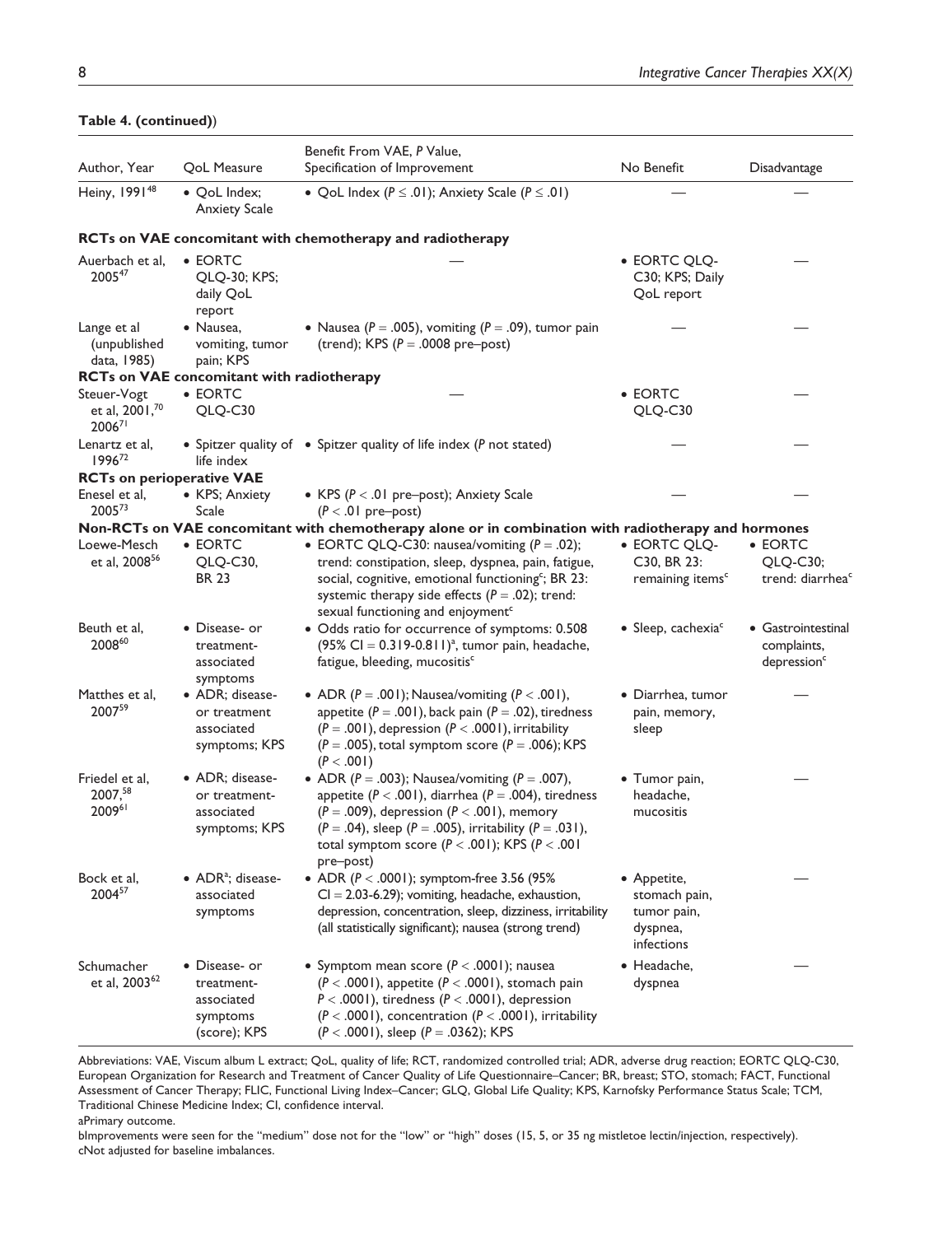|                                                    |                                                                        | Benefit From VAE, P Value,                             |                          |              |
|----------------------------------------------------|------------------------------------------------------------------------|--------------------------------------------------------|--------------------------|--------------|
| Name, Year                                         | <b>OoL</b> Measure                                                     | Specification of Improvement                           | No Benefit               | Disadvantage |
| <b>RCT</b>                                         |                                                                        |                                                        |                          |              |
| Grossarth and Ziegler, 2008 <sup>74</sup>          | Self-regulation questionnaire                                          | Self-regulation ( $P = .0012$ )                        |                          |              |
| Grossarth and Ziegler, 200753                      | Self-regulation questionnaire                                          | Self-regulation ( $P = .014$ )                         |                          |              |
| Grossarth and Ziegler, 2007 <sup>75</sup>          | Self-regulation questionnaire                                          | Self-regulation ( $P = .0048$ )                        |                          |              |
| Grossarth and Ziegler, 2007 <sup>54</sup>          | Self-regulation questionnaire                                          | Self-regulation ( $P = .0002$ )                        |                          |              |
| Grossarth and Ziegler, 2006 <sup>55</sup>          | Self-regulation questionnaire                                          | Self-regulation ( $P = .034$ )                         |                          |              |
| Kleeberg, 2004,63<br>Eggermont et al <sup>76</sup> | OoL evaluation                                                         | No data                                                | No data                  | No data      |
| Borrelli, 200146                                   | Spitzer Score (activity, daily<br>living, health, support,<br>outlook) | Spitzer Score ( $P < .05$ );<br>well-being, daily life |                          |              |
| Grossarth et al, 2001 <sup>77</sup>                | Self-regulation questionnaire                                          | Self-regulation ( $P = .022$ )                         |                          |              |
| Grossarth et al, 2001 <sup>77</sup>                | Self-regulation questionnaire                                          | Self-regulation ( $P = .13$ )                          |                          |              |
| Dold et al, 1991 <sup>49</sup>                     | Subjective improvement of<br>QoL, KPS, disease symptoms                | Subjective improvement of<br>$QoL (P = .04)$           | KPS, disease<br>symptoms |              |
| <b>Non-RCT</b>                                     |                                                                        |                                                        |                          |              |
| Grossarth and Ziegler, 2008 <sup>74</sup>          | Self-regulation questionnaire                                          | Self-regulation ( $P < .0005$ )                        |                          |              |
| Grossarth and Ziegler, 2007 <sup>53</sup>          | Self-regulation questionnaire                                          | Self-regulation ( $P < .0005$ )                        |                          |              |
| Grossarth and Ziegler, 2007 <sup>54</sup>          | Self-regulation questionnaire                                          | Self-regulation ( $P < .026$ )                         |                          |              |
| Grossarth and Ziegler, 2006 <sup>55</sup>          | Self-regulation questionnaire                                          | Self-regulation ( $P = .031$ )                         |                          |              |

**Table 5.** QoL Results of Studies on VAE Treatment Independent of Concomitant Conventional Cancer Treatments

Abbreviations: VAE, *Viscum album* L extract; QoL, quality of life; RCT, randomized controlled trial.

Of the 4 nonblind trials using placebo or pseudoplacebo or active control treatment, all indicated a QoL benefit for VAE.

The methodologically best trials showing an improvement of QoL were the following:

- Two multicenter, double-blind, placebo-controlled RCTs (both by Semiglasov et al,<sup>44,45</sup> conducted in Russia, Bulgaria, and in the Ukraine) included 272 and 352 patients with breast cancer  $(T_{1,3}N_{0,X}M_0)$ receiving adjuvant chemotherapy (CMF cyclophosphamide, methotrexate, fluorouracil). They found consistent and significant QoL advantages (in average scores) in the VAE patients (Table 4). One of these 2 RCTs investigated 3 dosages and found a benefit only for the medium dosage (containing 15 ng mistletoe lectin per injection); this dosage was then also applied in the second RCT).
- A multicenter RCT (by Piao et al<sup>50</sup> conducted in China) included 233 patients with lung, breast, or ovarian cancer  $(T_{1.4}N_{0.3}M_{0.1})$  who were treated with VAE versus lentinan (antitumor polysaccharide isolated from shiitake mushroom), concomitant with chemotherapy. A significant advantage was observed (Table 4) in average QoL scores as well as in the proportion of patients who showed a QoL improvement.
- A large-scale epidemiological cohort study including 10 226 patients (by Grossarth et al<sup>53-55,74,75,77</sup> conducted in Germany) included 7 nested RCTs—on

melanoma  $(T_{3.4}N_0M_0)$ , cancer of the ovary (FIGO IA-IC), cervix uteri (FIGO IVA-IVB), corpus uteri (FIGO IA-IC), breast (in 2 RCTs:  $T_{1-3}N_0M_0$  and IIIA-B), and several cancer types (all stages). In the framework of the cohort study, patients with these cancers had been matched pairwise for a broad range of disease-specific criteria, and 1 person in each pair was then randomly addressed for VAE treatment. The patients were then prospectively followed up in relation to psychosomatic self-regulation, survival, and tumor-specific outcomes. A benefit was found in all 7 RCTs (Table 5).

• An open-label RCT (conducted in Belgrade by Tröger et al<sup>66,78</sup>) included 95 breast cancer patients  $(T_{1.3}N_{0.2}M_0)$  receiving adjuvant chemotherapy (CAF: cyclophosphamide, doxorubicin, fluorouracil). A significant improvement of QoL in the VAEtreated group was found (Table 4).

Three trials could not find a benefit on QoL from VAE treatment:

- A small double-blind RCT (by Auerbach et  $al^{47}$ ) included 20 patients with breast cancer  $(T_{1.2}N_0M_0)$ receiving adjuvant chemotherapy (CMF) and radiotherapy (Table 4).
- A large, non-blind RCT (by Steuer-Vogt et al<sup>70,71</sup>), basically well-conducted though with an increasing dropout in relation to QoL assessment (32% after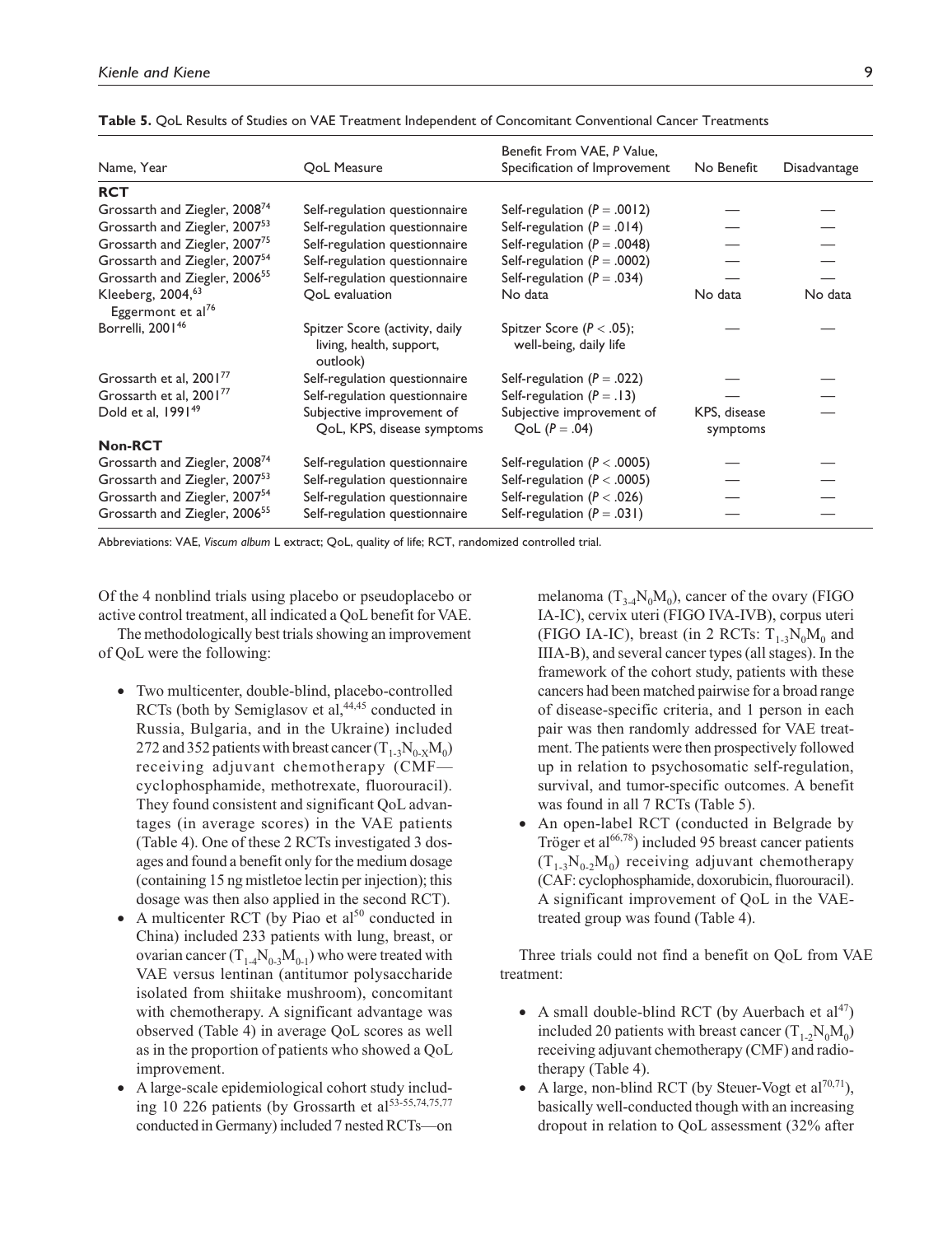1 year, 53% after 2 years), investigated patients with head and neck cancer (stage I-IV) after surgery and partly receiving radiotherapy. For additional VAE application, no statistically significant global benefit in QoL (EORTC QLQ-C30) could be found. In this study, QoL was primarily impaired in the subgroup of patients who received additional radiotherapy. Because QoL impairment is a precondition for a subsequent improvement and because other VAE studies found QoL improvement in patients receiving radiotherapy (Lange et al, unpublished data, 1985),<sup>57,58,61,62,72</sup> it would have been important to know whether any QoL changes occurred in this subgroup. However, this subgroup was not analyzed separately, although an initial stratification according to radiotherapy would have allowed such an analysis. Hence, this question remains open in this study.

A small trial (by Büssing et al<sup>67</sup>) on 65 patients with breast cancer (stage not specified) receiving adjuvant chemotherapy (epirubicin and cyclophosphamide with or without fluorouracil) primarily investigated granulocyte function. It also mentions not finding a benefit for VAE application using the EORTC-QLQC30 and BR 23 questionnaire and the Rhodes Index, but it reported significantly less chemotherapy-related side effects in the VAEtreated group. This study was only published as an abstract and presented little information on study details and results. Despite randomized treatment allocation, study groups were not comparable at baseline, and a bias in cointervention seems to have occurred.

As regards details of the QoL assessment (see Tables 4 and 5), the most consistent improvement was reported in relation to self-regulation; a clear advantage for VAE-treated patients was reported in all studies. Frequent improvement was also reported in relation to fatigue, exhaustion, and sleep; nausea, vomiting, and appetite; and emotional well-being, sadness, anxiety, depression, irritability, or concentration difficulties. Repeatedly, though not as frequently as the former, the following areas improved: energy, functional wellbeing, ability to work, enjoyment of life, feeling ill, sexual interest, the thought of actually having treatment, and daily life. There was inconsistency in the results relating to pain, diarrhea or constipation, mucositis, and numbness. No improvement was observed in relation to loss of hair, dypnea, and infections. Often, the study reports did not present details when outcomes had not improved significantly and did not specify ADRs of conventional cancer drugs.

# *Safety*

Tolerability was generally good: 1 case of urticaria and angioedema<sup>50</sup> and 1 case of "generalized reaction"<sup>60</sup> were described. Otherwise, no major side effects or toxicity were reported. Frequent, minor dose-dependent and spontaneously subsiding symptoms included reactions at the injection site (swelling, induration, erythema, pruritus, local pain) and mild flu-like symptoms or fever. In 1 study, local reactions were enhanced during concomitant chemotherapy.<sup>56</sup> After intrapleural instillation, VAE induced significantly fewer side effects than doxycycline.51 Beyond these reviewed studies, a phase I study is currently being conducted at the NCCAM/NCI to investigate the safety and toxicity of and drug interactions between VAE and gemcitabine<sup>6</sup>; an interim analysis reports good tolerability, with neither dose-limiting toxicity of the VAE nor any effects on the plasma concentration of gemcitabine.79

#### **Discussion**

Most studies report a benefit regarding QoL in VAE-treated patients. This benefit mainly relates to psychosomatic selfregulation; to fatigue, sleep, exhaustion, and energy; to nausea, vomiting, and appetite; to emotional well-being, depression, anxiety, and concentration; to functional wellbeing and ability to work; and also, yet less consistently, to pain, diarrhea, general performance, and side effects of conventional cancer treatment. The benefit can be seen in VAE application concurrent with conventional cancer treatment (chemotherapy, radiation, and surgery)—where an improved tolerability of anticancer treatment is reported—and also independent of concomitant therapies. No dependence on type or stage of disease could be found. Most positive results were achieved in patients with breast cancer, whereas a study on head and neck cancer found no benefit for VAE. An increase in depression in VAE-treated patients was reported in 1 retrospective study investigating patient charts $60$ ; however, the results were not adjusted to apparent baseline imbalances such as significantly higher rates of hormone treatment in the VAE-treated patients, a side effect of which is depression; these results therefore require cautious interpretation.

In general, when appraising QoL effects, some principles have to be kept in mind. First, the particular QoL aspect has to be impaired in the beginning, otherwise any improvement of QoL is most unlikely to occur. This is for instance the case for performance status (KPS) in early-breast cancer patients receiving adjuvant CMF, as was the case in 3 of the reviewed VAE studies.44,45,47 Second, timing is essential for QoL measurement. Widely spaced single-point estimates are less relevant and will differ from more continuous or repeated measurements (which are also clinically more relevant). Varying assessment periods might indeed explain some of the observed differences between patients' and physicians' symptom reports. Third, the QoL instrument has to have sufficient sensitivity for the condition or treatment in question. For instance, the sensitivity of the EORTC QLQ-C30 was called into question because it could not find a difference in 4 (out of 8 trials), whereas other questionnaires did find differences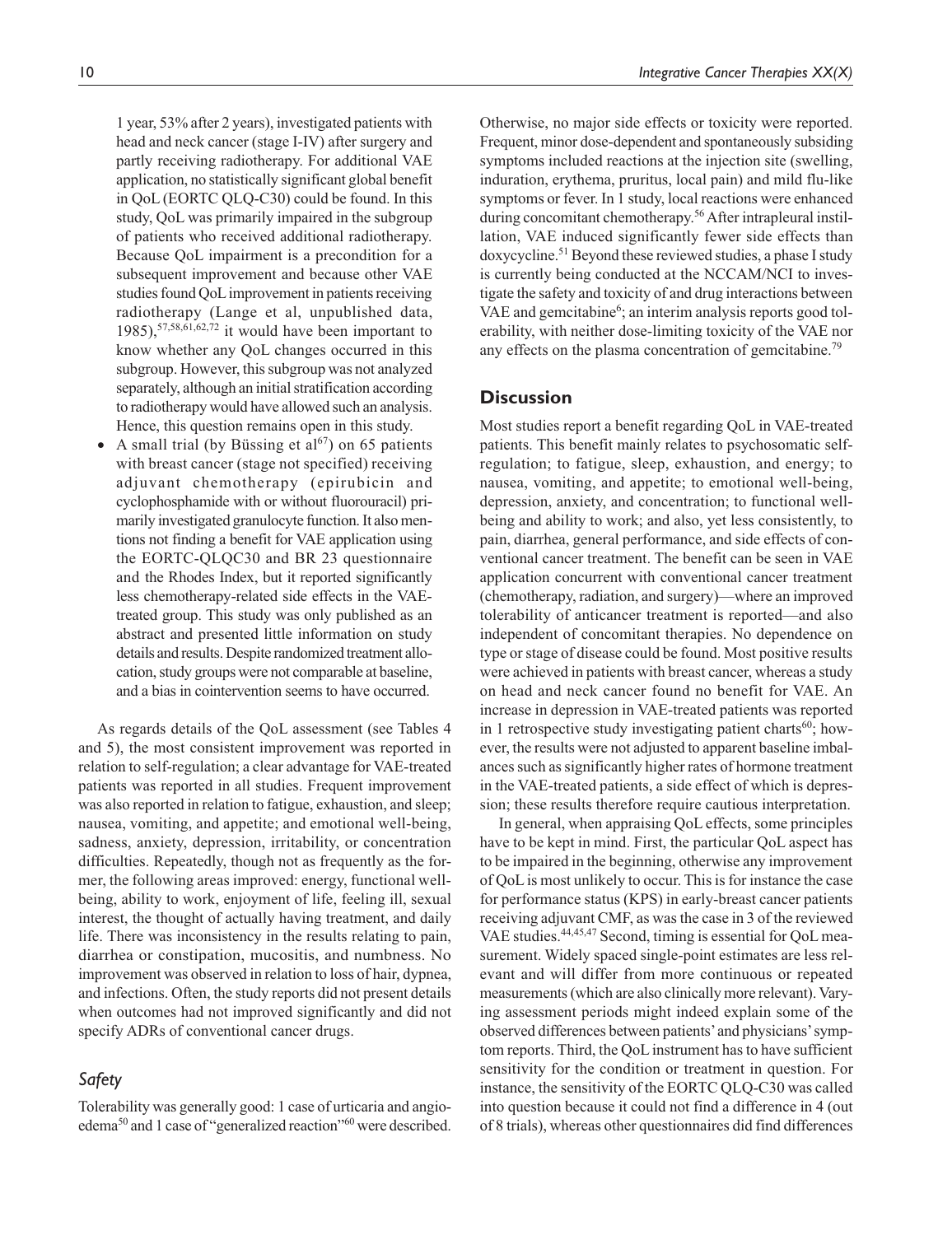in 2 of these 4 trials. Still, the EORTC QLQ-C30 did find a substantial difference in a recent well-conducted RCT<sup>66,78</sup> as well as in 2 other recently published small-sized RCTs. $52,65$ A particular VAE-specific questionnaire<sup>80</sup> has been developed but was not applied in the reviewed studies.

#### *Strengths and Weaknesses of the Review*

The validity of this review largely depends on the primary trials. Although several of the more recent studies were reasonably well conducted, there were substantial weaknesses in others. Strengths and weaknesses of most of the reviewed trials have been described elsewhere (see references 29, 31, and 33) and are summarized in Table 2.

Still, specific methodological issues connected with QoL assessment remain to be considered. Some of the studies presented multiple comparisons without an a priori definition of the primary outcome and without statistical adjustment for multiple testing. Even though this practice is common also in most of the conventional cancer trials investigating QoL,<sup>81</sup> this makes it more difficult to differentiate positive results from pure chance effects. However, consistency of results across several outcomes or studies, as in the VAE trials, argues against mere chance.

Particularly in QoL studies, missing data are unavoidable but can induce bias when dropout is because of patients deteriorating or being discontented with treatment benefit. Accordingly, missing data bias cannot be excluded in some of the VAE studies. However, a number of the studies either had a small drop-out rate or the dropouts were unrelated to the outcome because they had occurred before baseline assessment. In these studies,  $53-55,74$ the patients were provisionally enrolled as matched pairs and subsequently asked for informed consent, and when they declined, they were excluded from the study together with their matched twin. The risk of bias is small with this procedure, but the conservative quality assessment in our review still assessed these studies as not having excluded a drop-out bias.

Questionnaires were mostly validated and well established. A post hoc validation $82$  was conducted for the questionnaire on psychosomatic self-regulation used in several of the VAE studies: it assesses the ability to achieve wellbeing, inner equilibrium, appropriate stimulation, a feeling of competence, and a sense of being able to control stressful situations.

Placebo effects or participants giving the answer that they believe is wanted (obliging reporting) cannot be completely excluded even by rigorous blinding. Because blinded subcutaneous VAE injection can be identified correctly by doctors and patients, <sup>47,83</sup> blinding of VAE injections will hardly ever be reliable. Whether an insufficient pro forma blinding gives more valid results than an open application is, as yet, an unanswered question. Notwithstanding, 4 RCTs were doubleblinded, and 3 of these had a positive result $44-46$ ; the 1 study finding no effect of VAE on QoL had a tiny sample size of 20 patients.47 Five further trials compared VAE treatment with

another control treatment (placebo,  $48$  pseudoplacebo,  $49,50$  or chemotherapy $51,52$ ). For instance, one of these studies was conducted in China where the applied control treatment lentinan is popular and well known and should also be able to induce competitive placebo effects.<sup>50</sup> All these 5 RCTs with control treatments found advantages for VAE. On the other hand, the only larger study finding no difference was not blinded.<sup>71</sup> In general, placebo application in cancer patients and best supportive care is associated only with limited improvement of symptoms such as pain and appetite and with hardly any improvement in QoL. Substantial, well-documented, patientreported improvements in symptom control or QoL are unlikely to be a result of placebo effects.<sup>84-86</sup> Still, placebo effects and obliging reports cannot be completely ruled out in typical subcutaneous VAE application, but the available observations attest that the results are not merely illusory in nature.

Protection against performance (treatment) bias was rated low by us in most studies, although, in this regard, they do not differ substantially from common trial practice. The influence of cointerventions may quite generally be underestimated in clinical trials: When a control group improves less than the test group, control patients will have a greater urge to apply more additional relieving treatments, regardless of whether this is compliant with the care protocol. Notably, such cointerventions are not prevented by randomization, blinding, or care protocol. If they are documented, study groups can show substantial differences in cointervention frequencies that ultimately dilute the effect size of the test treatment (eg, Koes et  $a^{87}$ ). In one of the non-RCTs on VAE, the cointerventions were reported in detail, and indeed, the control group received significantly more additional interventions (glucocorticoids, enzymes, vitamins, trace elements).<sup>56</sup>

The inclusion of non-RCTs in this review might also raise the topic of bias because their internal validity—that is, unbiased comparability without randomized treatment allocation is more difficult to generate. On the other hand, non-RCTs have the advantage of better external validity and can assess pros and cons of everyday practice without experimental artificialities (effectiveness). Four of the non-RCTs had a careful prospective matched-pair design, nested in a large cohort study (by Grossarth and Ziegler<sup>53-55,74</sup>): patients with ovarian, cervical, corpus uteri, or breast cancer (FIGO IA-IC, IB-IVA, IA-IC, or  $T_{1,3}N_0M_0$ , respectively) who reported on enrollment that they had already started VAE were closely matched to another cancer patient twin not using VAE and were then prospectively followed up (together with their twin).

Five retrolective non-RCTs (by Matthes et al,<sup>59</sup> Friedel et al,<sup>58,61</sup> Bock et al,<sup>57</sup> Schumacher et al,<sup>62</sup> and Beuth et al<sup>60</sup>) were multicenter, comparative, GEP (good epidemiological practice)-compliant, pharmacoepidemiological cohort studies57-59,61,62 that investigated patient data from medical charts (selected according to predefined inclusion and exclusion criteria and without knowing the medical outcome) from a variety of medical centers on patients with pancreatic cancer (all stages),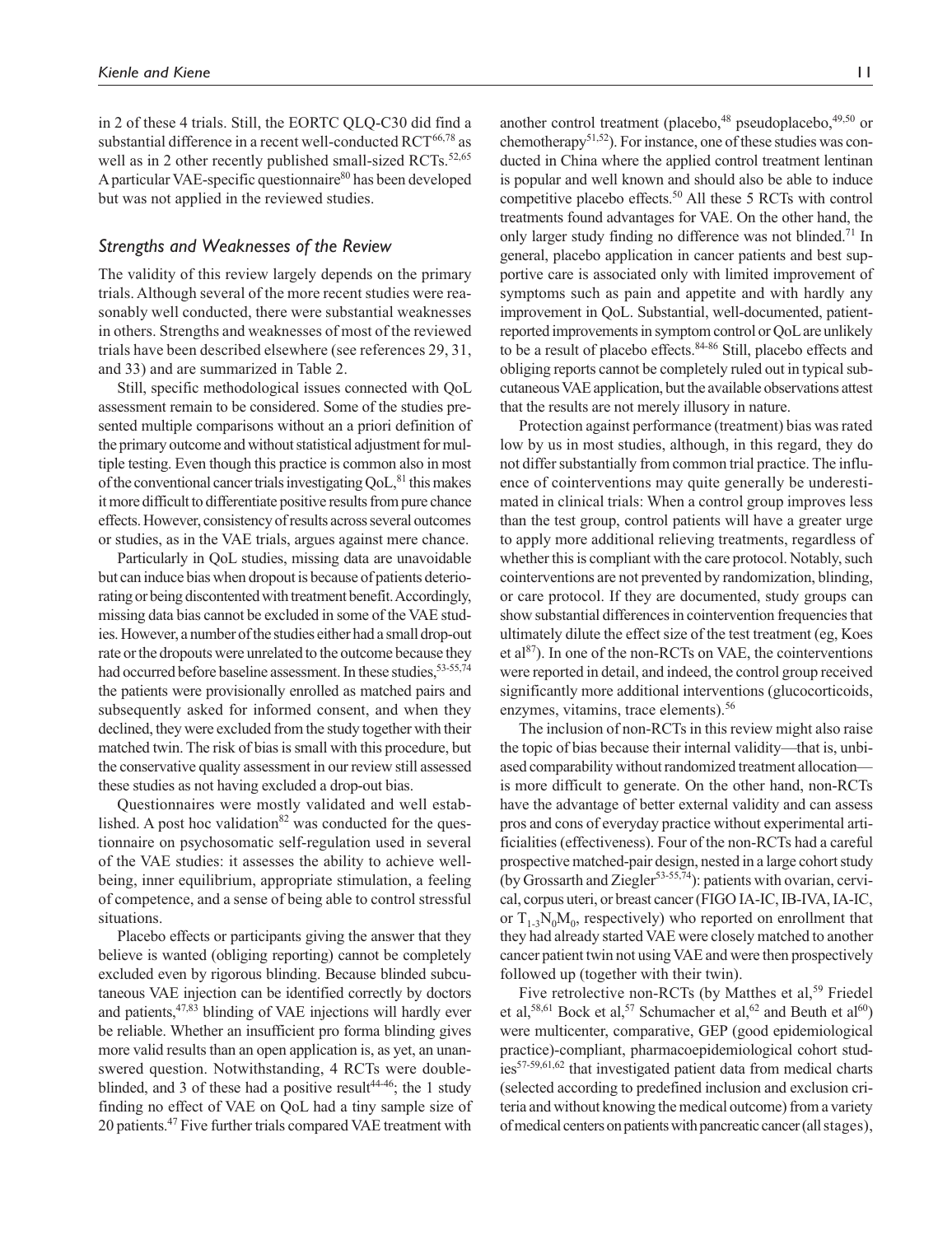colorectal cancer (stage I-III), or breast cancer (3 studies, stage I-III and all stages). Analysis was performed with multivariate adjustment for baseline differences or by computing a propensity score (in 1 study only the analysis of the primary outcome was adjusted). These studies were carefully and meticulously carried out according to a standardized procedure. Still, retrospective assessment of subjective outcomes without a primary standardization of the physician's charts leaves some uncertainty. Furthermore, only patients were included who received a single VAE preparation. This inclusion criterion might theoretically induce bias because patients with advancing disease may tend to switch VAE preparations.

To minimize publication bias in this review, a comprehensive search was conducted, and unpublished trials were also included. All but one of the identified unpublished studies could not be retrieved. We consider it unlikely that important trials with high methodological quality went unnoticed, at least in Europe. However, we cannot exclude the possibility that we missed minor ones or trials conducted in distant, non-European countries. Finally, in this review, the pragmatic definition of QoL led to the inclusion of more outcomes than just subjective well-being, insofar as ADRs also refer to somatic reactions. This, however, does not bias the review because all outcomes have been presented in connotation with the respective QoL instrument.

#### *Clinical Relevance*

In general, these studies indicate that VAEs might improve the subjective well-being of cancer patients. The explanation for such QoL improvement is only hypothetical at the current stage of knowledge. Endorphins enhanced by VAEs could be involved<sup>88</sup> as well as the immunological network, <sup>89</sup> which is also affected by VAEs. In the case of improved tolerability of anticancer treatments, the stabilization of DNA could also play a role.6,18 Many other factors, including more psychological ones, also have to be considered.

Irrespective of any causal explanation, QoL is a clinically relevant topic. This is especially the case for cancer-related fatigue, $90,91$  which is one of the most common unrelieved symptoms in the cancer context. It affects patients significantly and extensively, more than any other symptom such as anxiety, pain, nausea/vomiting, depression, alopecia, and so on.<sup>91,92</sup> It affects central aspects of their lives such as the ability to work, to take care of the family, to have relationships with friends, and to enjoy life.<sup>92</sup> Treatment options against cancer-related fatigue are limited to date; they are mainly behavioral, involving exercises and psychosocial interventions but also some medicines. Such treatments do show positive results in reducing fatigue but have small effect size and do not seem to offer adequate help to all patients.<sup>93-95</sup> By and large, the problem is still unsolved, and there is an urgent need to find further therapy options. Remarkably, most of the reviewed VAE studies described improvement in fatigue, exhaustion, and sleep in the course of treatment. This observation is also reported by individual patients and might explain the popularity of VAE in cancer.<sup>96</sup>

As far as nausea and vomiting caused by cancer treatment are concerned, a variety of highly effective interventions are available today, and VAE treatment could at best be seen in the perspective of an add-on.

A key issue for cancer patients is also their general functional and emotional well-being, including depression, anxiety, and concentration, which is also often reported to improve during VAE treatment. These aspects are interconnected with fatigue and are significant for patients. Because effective therapeutic approaches are presently limited, VAE treatment should be further investigated in this regard and its effects further analyzed.

#### *Future Research*

These studies indicate an improvement in QoL caused by VAE treatment. Future research should further investigate this effect and clear open questions regarding biological mechanisms, clinical significance, persistence of the improvement, dependence on dosage, disease stage, cancer site, and cointerventions. Because of the clinical relevance of cancerrelated fatigue, VAE effects here should be further assessed using fatigue-specific questionnaires. Future VAE studies should take into account the general recommendation for clinical trials as well as the issues particularly connected with QoL assessment.40,43,81

### **Conclusions**

VAE treatment seems to have an impact on QoL and reduces side effects of conventional therapies (chemotherapy, radiation) in experimental trials as well as in daily routine application. Fatigue, a debilitating symptom of cancer, seems to improve. The studies vary in the degree of methodological quality. Some of the weaknesses could be avoided by designing and conducting the studies carefully, whereas others represent typical and widely discussed problems of QoL research. Additional research should be conducted to further analyze the observations. Future studies should include questionnaires specifically designed to evaluate fatigue.

#### **Acknowledgments**

We thank the Gesellschaft für Biologische Krebsabwehr and the Software AG Stiftung for financially supporting this work.

#### **Declaration of Conflicting Interests**

Institute for Applied Epistemology and Medical Methodology has received restricted research grants from Weleda, Abnoba, and Helixor for other projects not connected to this review.

#### **Funding**

The Gesellschaft für Biologische Krebsabwehr and the Software AG Stiftung financially supported this work.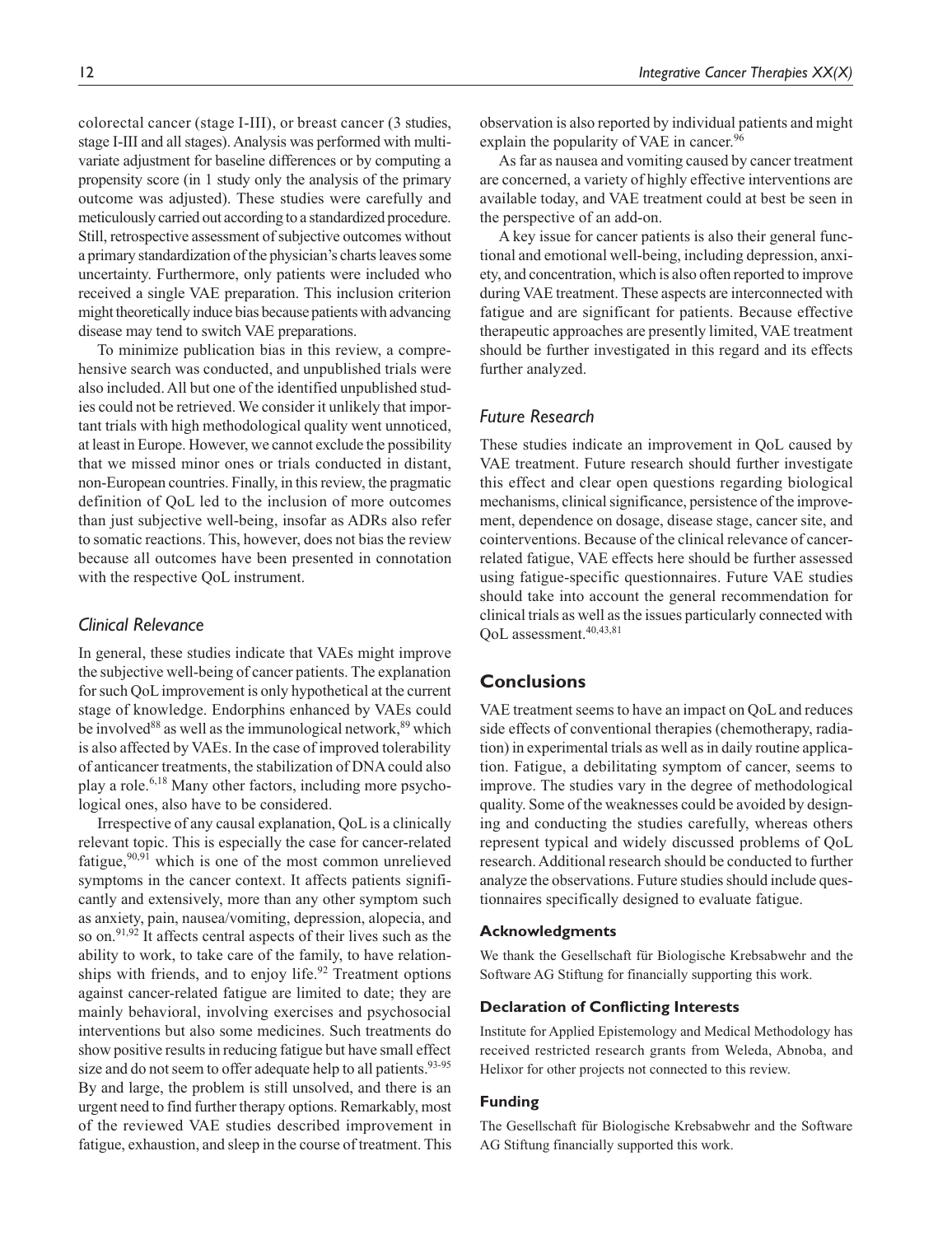#### **References**

- 1. Molassiotis A, Fernandez-Ortega P, Pud D, et al. Use of complementary and alternative medicine in cancer patients: a European survey. *Ann Oncol.* 2005;16:655-663.
- 2. Fasching PA, Thiel F, Nicolaisen-Murmann K, et al. Association of complementary methods with quality of life and life satisfaction in patients with gynecologic and breast malignancies. *Support Care Cancer.* 2007;55:1277-1284.
- 3. Molassiotis A, Scott JA, Kearney N, et al. Complementary and alternative medicine use in breast cancer patients in Europe. *Support Care Cancer.* 2006;14:260-267.
- 4. Schwabe U, Paffrath D, eds. *Arzneiverordnungsreport 2005*. Heidelberg, Germany: Springer Verlag; 2005.
- 5. Petru E, Schmied P, Petru C. Komplementäre Maßnahmen bei Patientinnen mit gynäkologischen Malignomen unter Chemound Hormontherapie: Bestandsaufnahme und kritische Überlegungen für die Praxis. *Geburtshilfe Frauenheilkd.* 2001;61:75-78.
- 6. Mansky PJ, Grem J, Wallerstedt DB, Monahan BP, Blackman MR. Mistletoe and Gemcitabine in patients with advanced cancer: a model for the phase I study of botanicals and botanical-drug interactions in cancer therapy. *Integr Cancer Ther*. 2003;2:345-352.
- 7. Endo Y, Tsurugi K, Franz H. The site of action of the A-chain of mistletoe lectin I on eukaryotic ribosomes. *FEBS Lett.* 1988;231:378-380.
- 8. Stirpe F, Sandvig K, Olsnes S, Pihl A. Action of viscumin, a toxic lectin from mistletoe, on cells in culture. *J Biol Chem.* 1982; 257:13271-13277.
- 9. Stirpe F, Barbieri L, Battelli MG, Soria M, Lappi DA. Ribosomeinactivating proteins from plants: present status and future prospects. *Biotechnology (N Y).* 1992;10:405-412.
- 10. Peumans WJ, Verhaert P, Pfüller U, Van Damme EJM. Isolation and partial characterization of a small chitin-binding lectin from mistletoe (*Viscum album*). *FEBS Lett.* 1996;396: 261-265.
- 11. Klett CY, Anderer FA. Activation of natural killer cell cytotoxicity of human blood monocytes by a low molecular weight component from *Viscum album* extract. *Arzneimittelforschung*. 1989;39:1580-1585.
- 12. Mueller EA, Anderer FA. A *Viscum album* oligosaccharide activating human natural cytotoxicity is an interferon gamma inducer. *Cancer Immunol Immunother.* 1990;32:221-227.
- 13. Orhan DD, Küpeli E, Yesilada E, Ergun F. Anti-inflammatory and antinociceptive activity of flavonoids isolated from *Viscum album* ssp*. album*. *Z Naturforsch C.* 2006;61:26-30.
- 14. Winkler K, Leneweit G, Schubert R. Characterization of membrane vesicles in plant extracts. *Colloids Surf B Biointerfaces*. 2005;45:57-65.
- 15. Jager S, Winkler K, Pfuller U, Scheffler A. Solubility studies of oleanolic acid and betulinic acid in aqueous solutions and plant extracts of *Viscum album* L. *Planta Med.* 2007;73: 157-162.
- 16. Kienle GS, Kiene H. *Die Mistel in der Onkologie: Fakten und konzeptionelle Grundlagen*. Stuttgart, Germany: Schattauer Verlag; 2003.
- 17. Büssing A, ed. *Mistletoe. The Genus* Viscum. Amsterdam, the Netherlands: Hardwood Academic; 2000.
- 18. Eggenschwiler J, von BL, Stritt B, et al. Mistletoe lectin is not the only cytotoxic component in fermented preparations of *Viscum album* from white fir (*Abies pectinata*). *BMC Complement Altern Med.* 2007;7:14.
- 19. Büssing A, Schietzel M. Apoptosis-inducing properties of *Viscum album* L. extracts from different host trees, correlate with their content of toxic mistletoe lectins. *Anticancer Res.* 1999;19:23-28.
- 20. Elsässer-Beile U, Lusebrink S, Grussenmeyer U, Wetterauer U, Schultze-Seemann W. Comparison of the effects of various clinically applied mistletoe preparations on peripheral blood leukocytes. *Arzneimittelforschung.* 1998;48:1185-1189.
- 21. Valentiner U, Pfüller U, Baum C, Schumacher U. The cytotoxic effect of mistletoe lectins I, II and III on sensitive and multidrug resistant human colon cancer cell lines in vitro. *Toxicology.* 2002;171:187-199.
- 22. Siegle I, Fritz P, McClellan M, Gutzeit S, Murdter TE. Combined cytotoxic action of *Viscum album* agglutinin-1 and anticancer agents against human A549 lung cancer cells. *Anticancer Res.* 2001;21:2687-2691.
- 23. Bantel H, Engels IH, Voelter W, Schulze-Osthoff K, Wesselborg S. Mistletoe lectin activates caspase-8/FLICE independently of death receptor signaling and enhances anticancer drug-induced apoptosis. *Cancer Res.* 1999;59:2083-2090.
- 24. Mueller EA, Anderer FA. Synergistic action of a plant rhamnogalacturonan enhancing antitumor cytotoxicity of human natural killer and lymphokine-activated killer cells: chemical specificity of target cell recognition. *Cancer Res.* 1990;50:3646-3651.
- 25. Zhu HG, Zollner TM, Klein-Franke A, Anderer FA. Enhancement of MHC-unrestricted cytotoxic activity of human CD56+CD3- natural killer (NK) cells and CD+T cells by rhamnogalacturonan: target cell specificity and activity against NK-insensitive targets. *J Cancer Res Clin Oncol.* 1994;(120): 383-388.
- 26. Park W-B, Lyu SY, Kim JH, et al. Inhibition of tumor growth and metastasis by Korean mistletoe lectin is associated with apoptosis and antiangiogenesis. *Cancer Biother Radiopharm.* 2001;16:439-447.
- 27. Van Huyen JP, Bayry J, Delignat S, et al. Induction of apoptosis of endothelial cells by *Viscum album*: a role for anti-tumoral properties of mistletoe lectins. *Mol Med.* 2002;8:600-606.
- 28. Kienle GS, Kiene H, Albonico HU. *Anthroposophic Medicine: Effectiveness, Utility, Costs, Safety*. Stuttgart, Germany: Schattauer Verlag; 2006.
- 29. Kienle GS, Kiene H. Complementary cancer therapy: a systematic review of prospective clinical trials on anthroposophic mistletoe extracts. *Eur J Med Res.* 2007;12:103-119.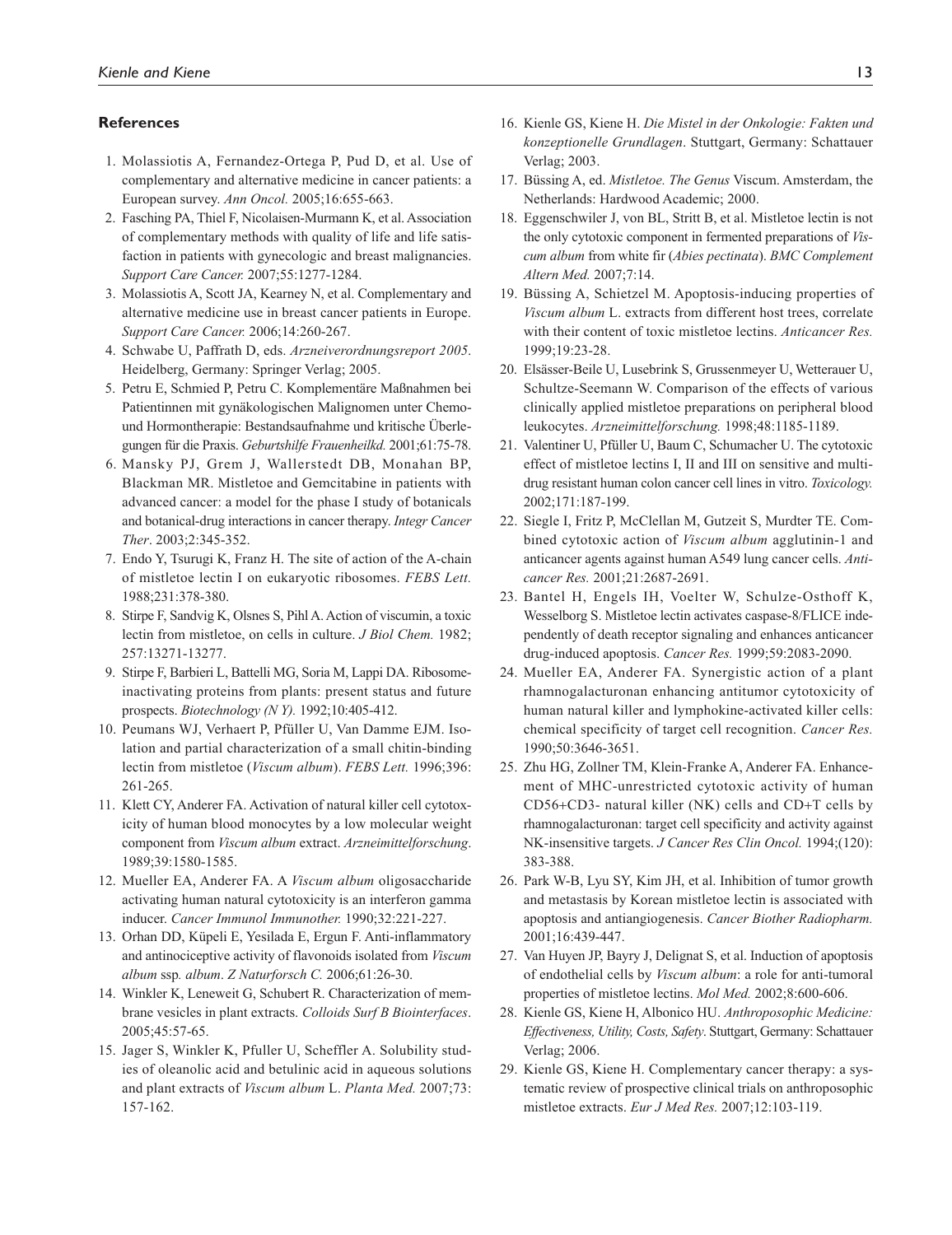- 30. Stauder H, Kreuser E-D. Mistletoe extracts standardised in terms of mistletoe lectins (ML I) in oncology: current state of clinical research. *Onkologie.* 2002;25:374-380.
- 31. Kienle GS, Glockmann A, Schink M, Kiene H. *Viscum album*  L. extracts in breast and gynaecologic cancers: a systematic review of clinical and preclinical research. *J Exp Clin Cancer Res.* 2009;28:79. http://www.ncbi.nlm.nih.gov/pmc/articles/ PMC2711058/. Accessed April 5, 2010.
- 32. National Cancer Institute. Mistletoe extracts (PDQ®). http://www .cancer.gov/cancertopics/pdq/cam/mistletoe/healthprofessional/ allpages. Accessed April 5, 2010.
- 33. Kienle GS, Berrino F, Büssing A, Portalupi E, Rosenzweig S, Kiene H. Mistletoe in cancer: a systematic review on controlled clinical trials. *Eur J Med Res.* 2003;8:109-119.
- 34. Ernst E, Schmidt K, Steuer-Vogt MK. Mistletoe for cancer? A systematic review of randomized clincial trials. *Int J Cancer.* 2003;107:262-267.
- 35. Horneber MA, Bueschel G, Huber R, Linde K, Rostock M. Mistletoe therapy in oncology. *Cochrane Database Syst Rev.* 2008;(2):CD003297.
- 36. Lange-Lindberg AM, Velasco Garrido M, Busse R. Misteltherapie als begleitende Behandlung zur Reduktion der Toxizität der Chemotherapie maligner Erkrankungen. GMS Health Technol Assess 2006. http://portal.dimdi.de/de/hta/hta\_berichte/ hta117\_bericht\_de.pdf. Accessed April 5, 2010.
- 37. Melzer J, Iten F, Hostanska K, Saller R. Efficacy and safety of mistletoe preparations (*Viscum album*) for patients with cancer diseases. *Forsch Komplementmed.* 2009;16:217-226.
- 38. Karnofsky DA, Burchenal JH. The clinical evaluation of chemotherapeutic agents in cancer. In: MacLeod CM, ed. *Evaluation of Chemotherapeutic Agents*. New York, NY: Columbia University Press; 1949:191-205.
- 39. Garratt A, Schmidt L, Mackintosh A, Fitzpatrick R. Quality of life measurement: bibliographic study of patient assessed health outcome measures. *Br Med J.* 2002;324:1417.
- 40. Fayers PM, Machin D. *Quality of Life. The Assessment, Analysis and Interpretation of Patient-Reported Outcomes*. 2nd ed. Chichester, UK: Wiley; 2007.
- 41. Khan KS, ter Riet G, Glanville J, Sowden AJ, Kleijnen J. *Undertaking Systematic Reviews of Research on Effectiveness. CRD'S Guidance for those Carrying Out or Commissioning Reviews. CRD Report Number 4* (2nd ed.). York, UK: NHS Centre for Reviews and Dissemination; 2001.
- 42. Kleijnen J, Knipschild P. Mistletoe treatment for cancer: review of controlled trials in humans. *Phytomedicine.* 1994;1:255-260.
- 43. Efficace F, Bottomley A, Osoba D, et al. Beyond the development of health-related quality-of-life (HRQOL) measures: a checklist for evaluating HRQOL outcomes in cancer clinical trials—does HRQOL evaluation in prostate cancer research inform clinical decision making? *J Clin Oncol.* 2003;21: 3502-3511.
- 44. Semiglasov VF, Stepula VV, Dudov A, Lehmacher W, Mengs U. The standardised mistletoe extract PS76A2

improves QoL in patients with breast cancer receiving adjuvant CMF chemotherapy: a randomised, placebo-controlled, double-blind, multicentre clinical trial. *Anticancer Res.* 2004;24: 1293-1302.

- 45. Semiglasov VF, Stepula VV, Dudov A, Schnitker J, Mengs U. Quality of life is improved in breast cancer patients by standardised mistletoe extract PS76A2 during chemotherapy and follow-up: a randomised, placebo-controlled, double-blind, multicentre clinical trial. *Anticancer Res.* 2006;26:1519-1530.
- 46. Borrelli E. Evaluation of the quality of life in breast cancer patients undergoing lectin standardized mistletoe therapy. *Minerva Med.* 2001;92(suppl 1):105-107.
- 47. Auerbach L, Dostal V, Václavik-Fleck I, et al. Signifikant höherer Anteil aktivierter NK-Zellen durch additive Misteltherapie bei chemotherapierten Mamma-Ca-Patientinnen in einer prospektiven randomisierten doppelblinden Studie. In: Scheer R, Bauer R, Becker H, Fintelmann V, Kemper FH, Schilcher H, eds. *Fortschritte in der Misteltherapie. Aktueller Stand der Forschung und klinischen Anwendung*. Essen, Germany: KVC Verlag; 2005:543-554.
- 48. Heiny B-M. Additive Therapie mit standardisiertem Mistelextrakt reduziert die Leukopenie und verbessert die Lebensqualität von Patientinnen mit fortgeschrittenem Mammakarzinom unter palliativer Chemotherapie (VEC-Schema). *Krebsmedizin.* 1991;12:1-14.
- 49. Dold U, Edler L, Mäurer HCh, et al. *Krebszusatztherapie beim fortgeschrittenen nicht-kleinzelligen Bronchialkarzinom*. Stuttgart, Germany: Georg Thieme Verlag; 1991.
- 50. Piao BK, Wang YX, Xie GR, et al. Impact of complementary mistletoe extract treatment on quality of life in breast, ovarian and non-small cell lung cancer patients. A prospective randomized controlled clinical trial. *Anticancer Res.* 2004;24:303-309.
- 51. Kim M-H, Park Y-K, Lee S-H, et al. Comparative study on the effects of a *Viscum album* (L.) extract (mistletoe) and doxycycline for pleurodesis in patients with malignant pleural effusion. 51th Meeting of The Korean Association of Internal Medicine. Translation by Helixor Heilmittel GmbH. *Korean J Med.* 1999;57(suppl II):S121.
- 52. Longhi A, Mariani E, Kuehn JJ. A randomized study with adjuvant mistletoe versus oral Etoposide on post relapse disease-free survival in osteosarcoma patients. *Eur J Integr Med.* 2009;1: 27-33.
- 53. Grossarth-Maticek R, Ziegler R. Prospective controlled cohort studies on long-term therapy of cervical cancer patients with a mistletoe preparation (Iscador®). *Forsch Komplementmed.* 2007;14:140-147.
- 54. Grossarth-Maticek R, Ziegler R. Prospective controlled cohort studies on long-term therapy of ovarian cancer patients with mistletoe (*Viscum album* L.) extracts Iscador. *Arzneimittelforschung.* 2007;57:665-678.
- 55. Grossarth-Maticek R, Ziegler R. Prospective controlled cohort studies on long-term therapy of breast cancer patients with a mistletoe preparation (Iscador). *Forsch Komplementmed.* 2006;13:285-292.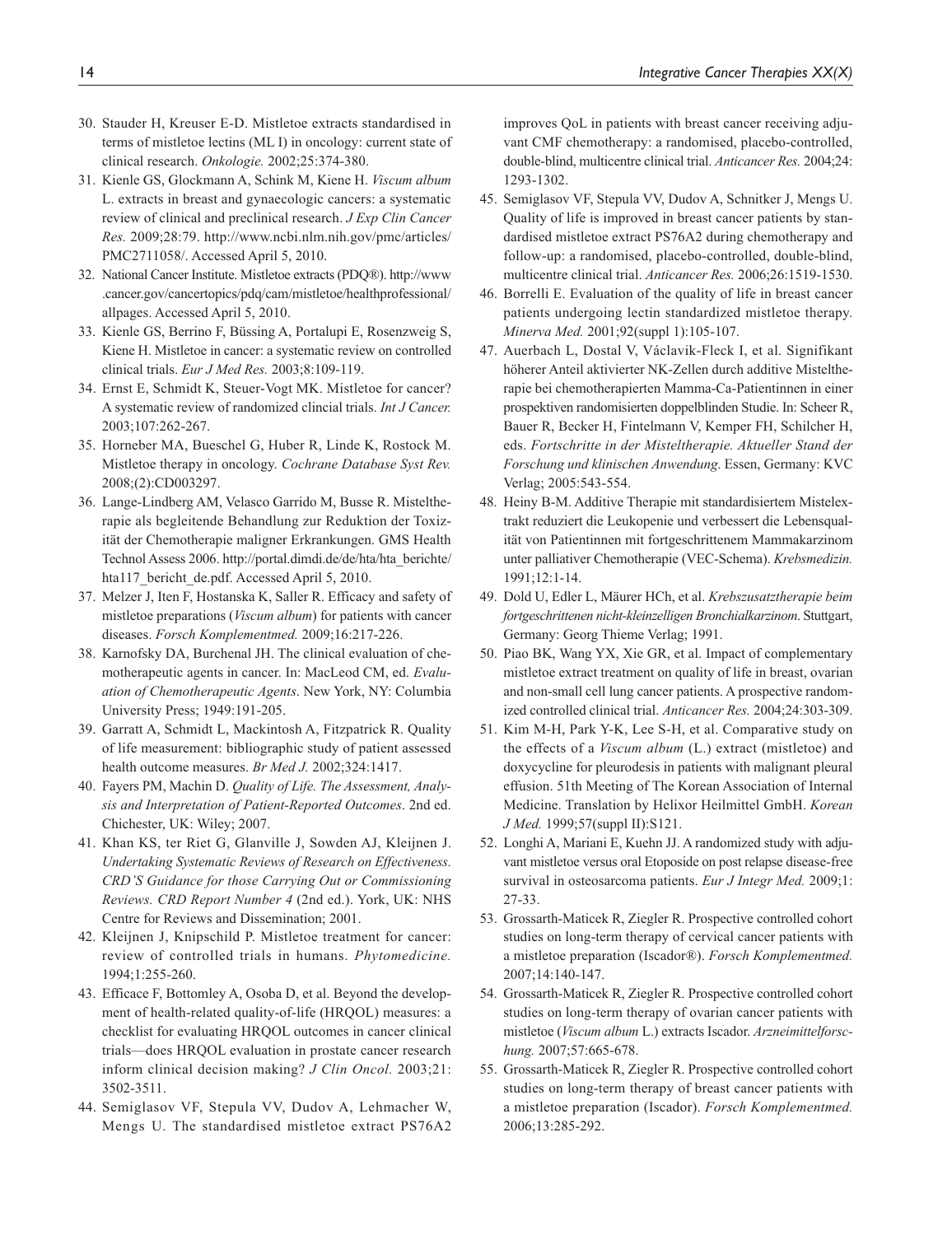- 56. Loewe-Mesch A, Kuehn JH, Borho K, et al. Adjuvante simultane Mistel-/Chemotherapie bei Mammakarzinom: Einfluss auf Immunparameter, Lebensqualität und Verträglichkeit. *Forsch Komplementmed.* 2008;15:22-30.
- 57. Bock PR, Friedel WE, Hanisch J, Karasmann M, Schneider B. Wirksamkeit und Sicherheit der komplementären Langzeitbehandlung mit einem standardisierten Extrakt aus Europäischer Mistel (*Viscum album* L.) zusätzlich zur konventionellen adjuvanten onkologischen Therapie bei primärem, nicht metastasiertem Mammakarzinom. Ergebnisse einer multizentrischen, komparativen, epidemiologischen Kohortenstudie in Deutschland und der Schweiz. *Arzneimittelforschung.* 2004;54:456-466.
- 58. Friedel WE, Matthes H, Bock PR. Mistletoe in supportive care in patients with primary non-metastatic colorectal carcinoma. Paper presented at the ASMO Conference Lugano; 5-8 July, 2007; Lugano, Switzerland.
- 59. Matthes H, Friedel WE, Bock PR. Supportive care in pancreatic carcinoma patients treated with a fermented mistletoe (*Viscum album* L.) extract. Paper presented at the ASMO Conference Lugano; 5-8 July, 2007; Lugano, Switzerland.
- 60. Beuth J, Schneider B, Schierholz JM. Impact of complementary treatment of breast cancer patients with standardized mistletoe extract during aftercare: a controlled multicenter comparative epidemiological cohort study. *Anticancer Res.* 2008;28:523-528.
- 61. Friedel WE, Matthes H, Bock PR, Zänker KS. Systematic evaluation of the clinical effects of supportive mistletoe treatment within chemo- and/or radiotherapy protocols and long-term mistletoe application in nonmetastatic colorectal carcinoma: multicenter, controlled, observational cohort study. *J Soc Integr Oncol.* 2009;7:137-145.
- 62. Schumacher K, Schneider B, Reich G, et al. Influence of postoperative complementary treatment with lectin-standardized mistletoe extract on breast cancer patients: a controlled epidemiological multicentric retrolective cohort study. *Anticancer Res.* 2003;23:5081-5088.
- 63. Kleeberg UR, Suciu S, Bröcker EB, et al. Final results of the EORTC 18871/DKG 80-1 randomised phase III trial: rIFNα2b versus rIFN-γ versus Iscador M versus observation after surgery in melanoma patients with either high-risk primary (thickness >3mm) or regional lymph node metastasis. *Eur J Cancer.* 2004;40:390-402.
- 64. Cazacu M, Oniu T, Lungoci C, et al. The influence of Isorel on the advanced colorectal cancer. *Cancer Biother Radiopharm.* 2003;18:27-34.
- 65. Eisenbraun J. Verbesserung der Lebensqualität durch eine Misteltherapie (abnobaVISCUM©) bei Patienten mit Magenkarzinom: Ergebnisse einer randomisierten, kontrollierten Studie. *Zeitschrift für Phytotherapie* 30 (S 01):DOI: 10.1055/ s-0029-1239850, 2009.
- 66. Tröger W, Matijaševic M, Ždrale Z, Tisma N, Jezdic S. Additional therapy with mistletoe extracts in breast cancer patients receiving chemotherapy: a prospective randomized open label pilot study.

In: Scheer R, Alban S, Becker H, et al, eds. *Die Mistel in der Tumortherapie 2. Aktueller Stand der Forschung und klinische Anwendung*. Essen, Germany: KVC-Verlag; 2009. p. 509-21.

- 67. Büssing A, Brückner U, Enser-Weis U, et al. Modulation of chemotherapy-associated immunosuppression by intravenous application of *Viscum album* L. extract (Iscador): a randomised physe II study. *Eur J Integr Med.* 2008;1(suppl 1):S44-S54.
- 68. Heiny B-M, Albrecht V, Beuth J. Lebensqualitätsstabilisierung durch Mistellektin-1 normierten Extrakt beim fortgeschrittenen kolorektalen Karzinom. *Onkologe.* 1998;4(suppl 1):35-39.
- 69. Heiny B-M, Albrecht V. Komplementäre Therapie mit Mistellektin-1-normiertem Extrakt. Lebensqualitätsstabilisierung beim fortgeschrittenen kolorektalen Karzinom: Fakt oder Fiktion? *Med Welt.* 1997;48:419-423.
- 70. Steuer-Vogt MK, Bonkowsky V, Ambrosch P, et al. The effect of an adjuvant mistletoe treatment programme in resected head and neck cancer patients: a randomised controlled clinical trial. *Eur J Cancer.* 2001;37:23-31.
- 71. Steuer-Vogt MK, Bonkowsky V, Scholz M, Fauser C, Licht K, Ambrosch P. Einfluss eines ML-1-normierten Mistelextraktes auf die Lebensqualität bei Patienten mit Kopf-Hals-Karzinomen. *HNO.* 2006;54:277-286.
- 72. Lenartz D, Stoffel B, Menzel J, Beuth J. Immunoprotective activity of the galactoside-specific lectin from mistletoe after tumor destructive therapy in glioma patients. *Anticancer Res.* 1996;16:3799-3802.
- 73. Enesel MB, Acalovschi I, Grosu V, et al. Perioperative application of the *Viscum album* extract Isorel in digestive tract cancer patients. *Anticancer Res.* 2005;25:4583-4590.
- 74. Grossarth-Maticek R, Ziegler R. Randomized and nonrandomized prospective controlled cohort studies in matched pair design for the long-term therapy of corpus uteri cancer patients with a mistletoe preparation (Iscador). *Eur J Med Res.* 2008;13:107-120.
- 75. Grossarth-Maticek R, Ziegler R. Wirksamkeit und Unbedenklichkeit einer Langzeitbehandlung von Melanompatienten mit einem Mistelpräparat (Iscador®). *Schweiz Z Ganzheitsmed.* 2007;19:325-332.
- 76. Eggermont A, Kleeberg UR, Ruiter DJ, Suciu S. European Organization for Research and Treatment of Cancer Melanoma Group trial experience with more than 2,000 patients, evaluating adjuvant treatment with low or intermediate doses of interferon alpha-2b. In: American Society of Clinical Oncology, ed. *American Society of Clinical Oncology Educational Book*. Baltimore, MD: Lippincott Williams & Wilkins; 2001:88-93.
- 77. Grossarth-Maticek R, Kiene H, Baumgartner S, Ziegler R. Use of Iscador, an extract of European mistletoe (*Viscum album*), in cancer treatment: prospective nonrandomized and randomized matched-pair studies nested within a cohort study. *Altern Ther Health Med.* 2001;7:57-78.
- 78. Tröger W, Jezdic S, Zdrale Z, Tisma N, Hamre HJ, Matijasevic M. Quality of life and neutropenia in patients with early stage